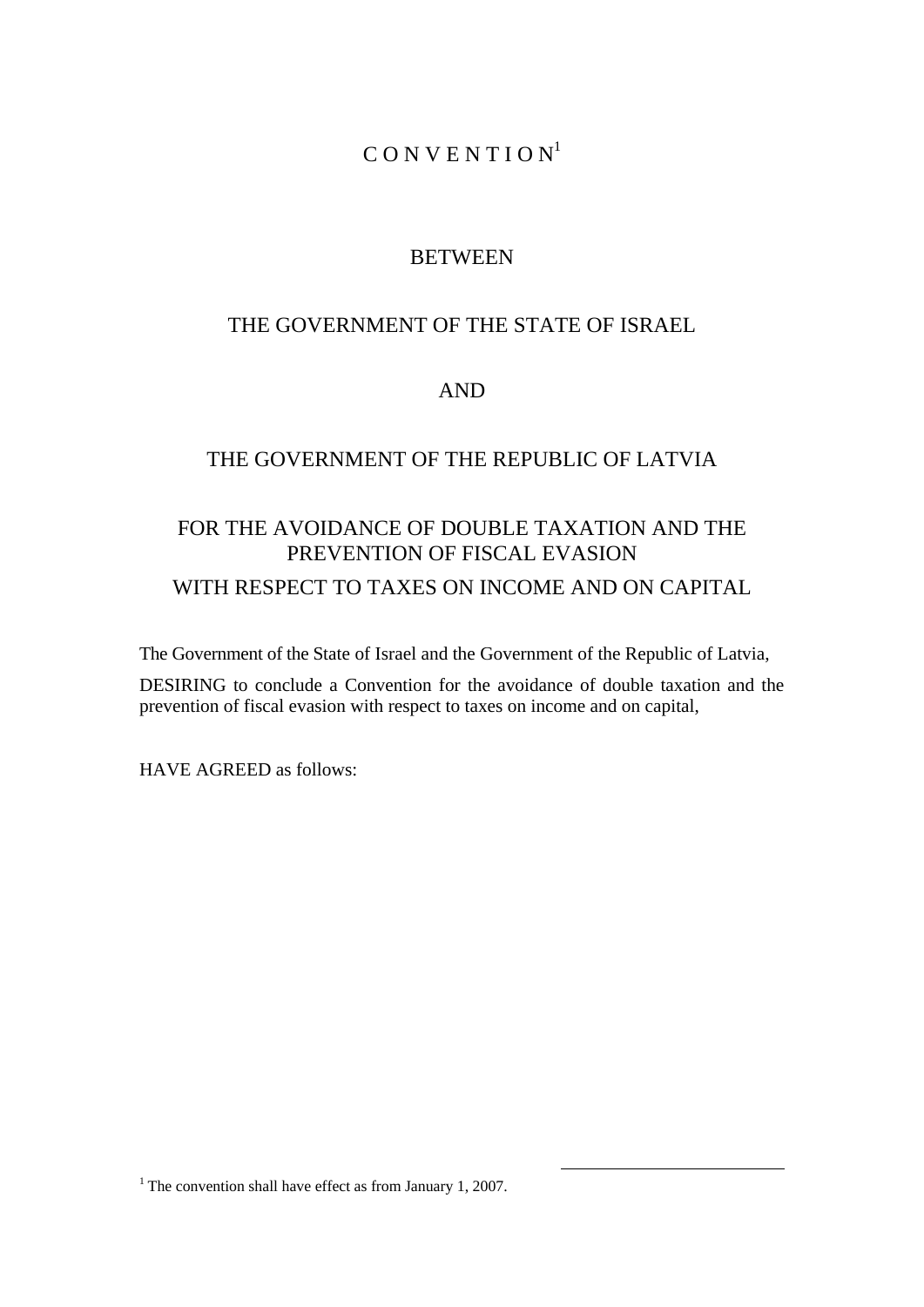### Persons covered

This Convention shall apply to persons who are residents of one or both of the Contracting States.

# Article 2

### Taxes covered

1. This Convention shall apply to taxes on income and on capital imposed on behalf of a Contracting State or of its local authorities, irrespective of the manner in which they are levied.

2. There shall be regarded as taxes on income and on capital all taxes imposed on total income, on total capital, or on elements of income or of capital, including taxes on gains from the alienation of movable or immovable property, taxes on the total amounts of wages or salaries paid by enterprises, as well as taxes on capital appreciation.

- 3. The existing taxes to which the Convention shall apply are in particular:
- a) in Latvia:
	- (i) the enterprise income tax (uznemumu ienakuma nodoklis);
	- (ii) the personal income tax (iedzivotaju ienakuma nodoklis);
	- (iii) the immovable property tax (nekustama ipasuma nodoklis);

(hereinafter referred to as "Latvian tax");

- b) in Israel:
	- (i) the income tax and company tax (including tax on capital gains);
	- (ii) the tax imposed on gains from the alienation of real property according to the Real Estate Taxation Law;

(hereinafter referred to as "Israeli tax").

4. The Convention shall apply also to any identical or substantially similar taxes that are imposed after the date of signature of the Convention in addition to, or in place of, the existing taxes. The competent authorities of the Contracting States shall notify each other of any significant changes which have been made in their respective taxation laws.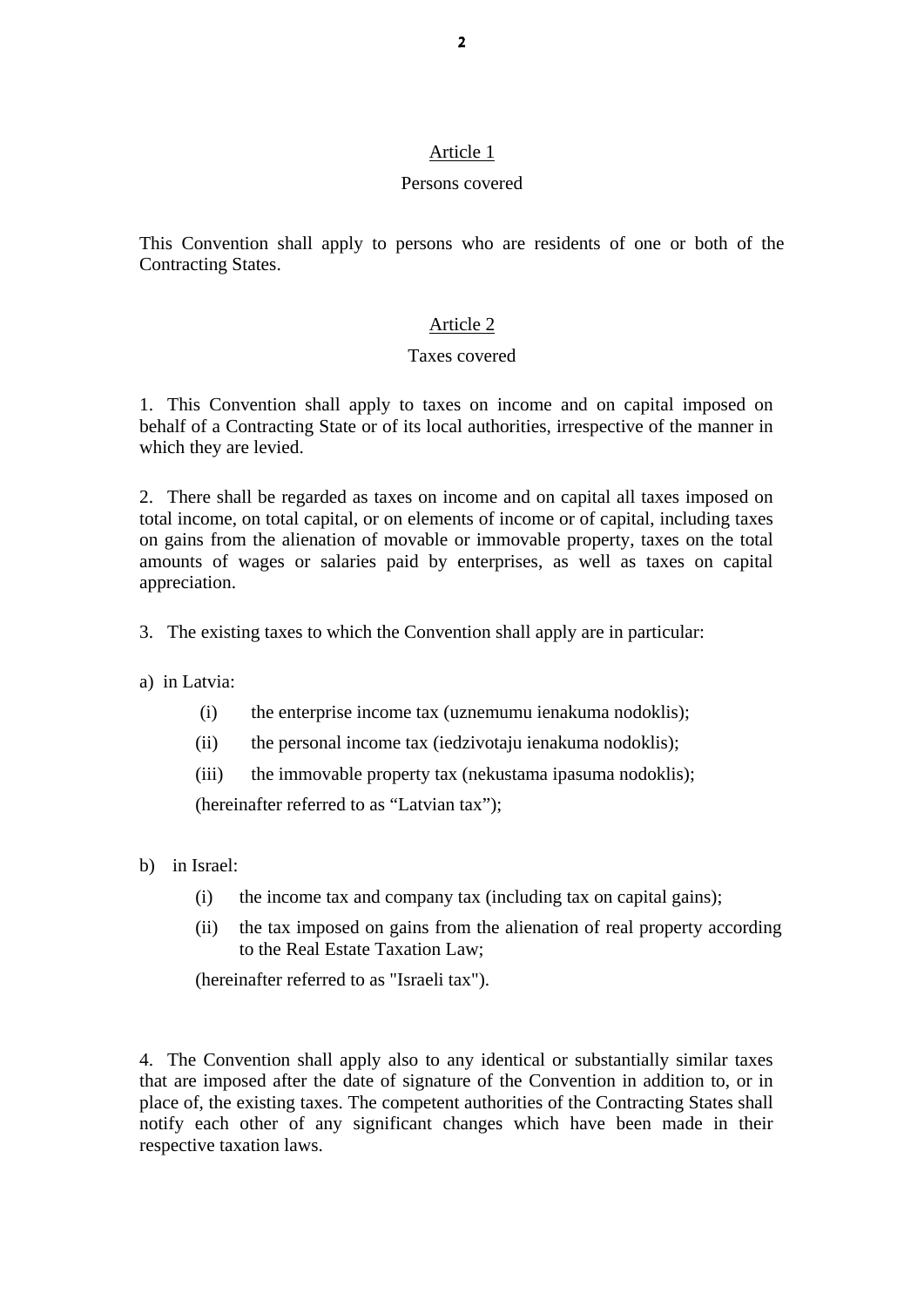#### General definitions

- 1. For the purposes of this Convention, unless the context otherwise requires:
- a) (i) the term "Latvia" means the Republic of Latvia and, when used in the geographical sense, means the territory of the Republic of Latvia and any other area adjacent to the territorial waters of the Republic of Latvia within which under the laws of Latvia and in accordance with international law, the rights of Latvia may be exercised with respect to the sea bed and its sub-soil and their natural resources;

(ii) the term "Israel" means the State of Israel and when used in a geographical sense comprises the territory in which the Government of the State of Israel has taxation rights, including its territorial sea, as well as those maritime areas adjacent to the outer limit of the territorial sea, including seabed and subsoil thereof over which the State of Israel, in accordance with international law and the laws of the State of Israel, exercises its sovereign or other rights and jurisdiction.

- b) the terms "a Contracting State" and "the other Contracting State" mean Israel or Latvia, as the context requires.
- c) the term "person" includes an individual, a company and any other body of persons;
- d) the term "company" means any body corporate or any entity that is treated as a body corporate for tax purposes;
- e) the terms "enterprise of a Contracting State" and "enterprise of the other Contracting State" mean respectively an enterprise carried on by a resident of a Contracting State and an enterprise carried on by a resident of the other Contracting State;
- f) the term "international traffic" means any transport by a ship or aircraft operated by an enterprise of a Contracting State, except when the ship or aircraft is operated solely between places in the other Contracting State;
- g) the term "competent authority" means:
	- (i) in Latvia, the Ministry of Finance or its authorised representative;
	- (ii) in Israel, the Minister of Finance or his authorised representative;

h) the term "national" means:

- (i) any individual possessing the nationality of a Contracting State;
- (ii) any legal person, partnership or association deriving its status as such from the laws in force in a Contracting State.

2. As regards the application of the Convention at any time by a Contracting State, any term not defined therein shall, unless the context otherwise requires, have the meaning that it has at that time under the law of that State for the purposes of the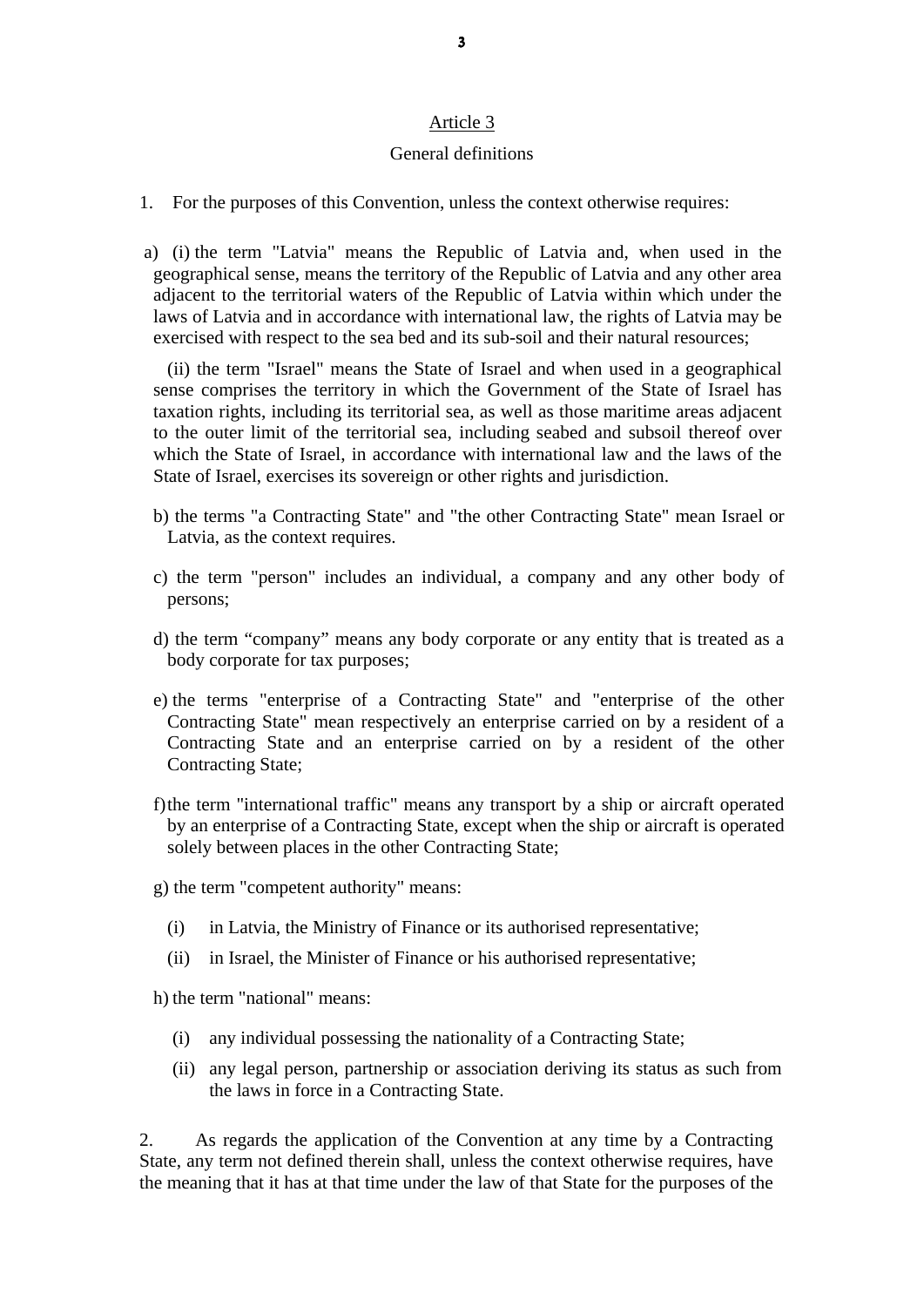taxes to which the Convention applies, any meaning under the applicable tax laws of that State prevailing over a meaning given to the term under other laws of that State.

#### Article 4

#### Resident

1. For the purposes of this Convention, the term "resident of a Contracting State" means any person who, under the laws of that State, is liable to tax therein by reason of his domicile, residence, place of management*,* place of incorporation or any other criterion of a similar nature, and also includes that State and any local authority thereof. This term, however, does not include any person who is liable to tax in that State in respect only of income from sources in that State or capital situated therein.

2. Where by reason of the provisions of paragraph 1 an individual is a resident of both Contracting States, then his status shall be determined as follows:

- a) he shall be deemed to be a resident only of the State in which he has a permanent home available to him; if he has a permanent home available to him in both States, he shall be deemed to be a resident only of the State with which his personal and economic relations are closer (centre of vital interests);
- b) if the State in which he has his centre of vital interests cannot be determined, or if he has not a permanent home available to him in either State, he shall be deemed to be a resident only of the State in which he has an habitual abode;
- c) if he has an habitual abode in both States or in neither of them, he shall be deemed to be a resident only of the State of which he is a national;
- d) if he is a national of both States or of neither of them, the competent authorities of the Contracting States shall settle the question by mutual agreement.

3. Where by reason of the provisions of paragraph 1 a person other than an individual is a resident of both Contracting States, the competent authorities of the Contracting States may settle the question by mutual agreement. In the absence of such agreement, for the purposes of the Convention, the person shall not be entitled to claim any benefits provided by this Convention.

### Article 5

#### Permanent establishment

1. For the purposes of this Convention, the term "permanent establishment" means a fixed place of business through which the business of an enterprise is wholly or partly carried on.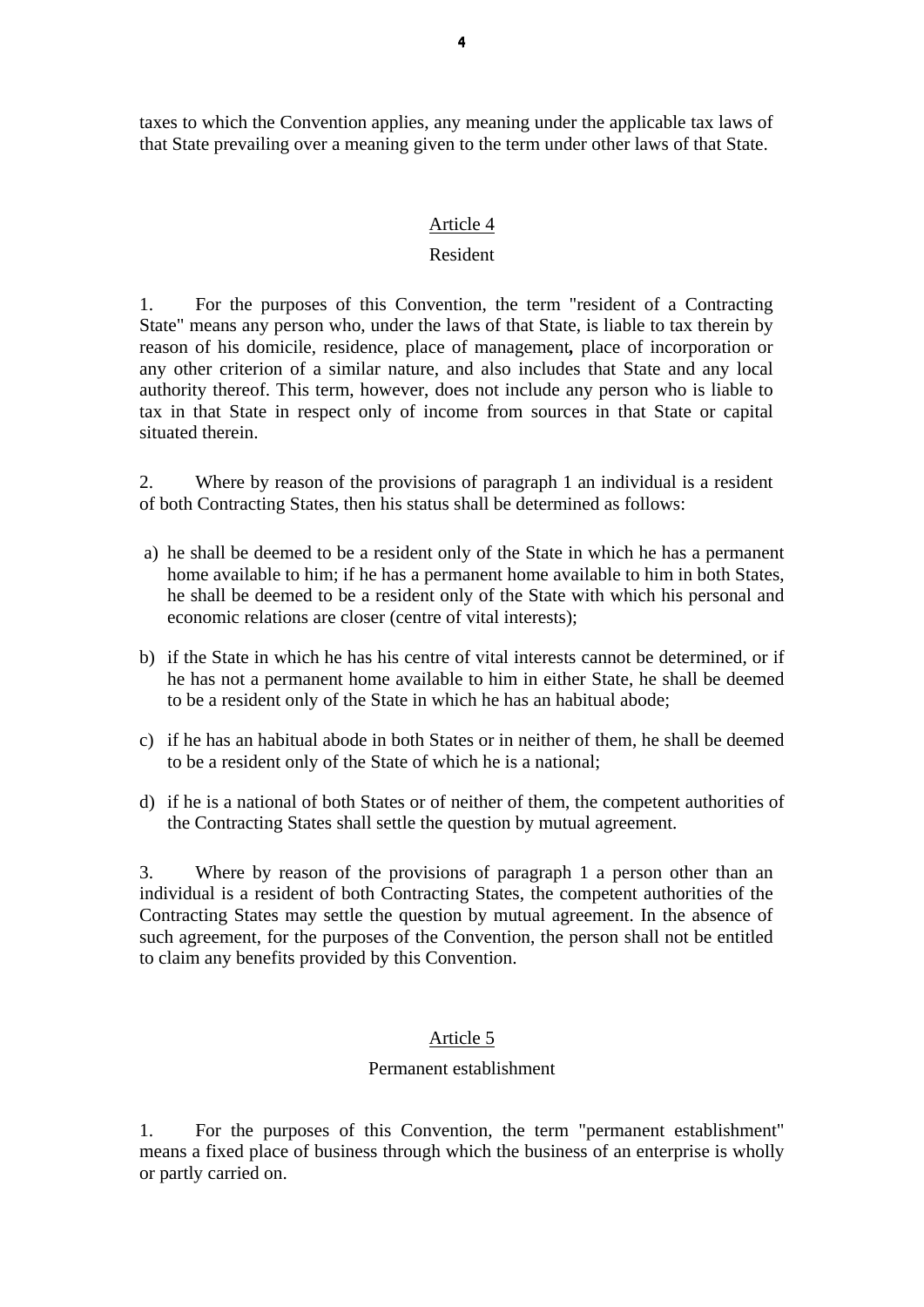- 2. The term "permanent establishment" includes especially:
- a) a place of management;
- b) a branch;
- c) an office;
- d) a factory;
- e) a workshop, and

f) a mine, an oil or gas well, a quarry or any other place of extraction of natural resources.

3. a) A building site or construction, assembly or installation project or a supervisory activity connected therewith constitutes a permanent establishment only if it lasts more than 12 months;

> b) Activities carried on offshore in a Contracting State in connection with the exploration or exploitation of the sea bed and sub-soil and their natural resources situated in that State shall be deemed to be carried on through a permanent establishment situated in that State, if such activities are carried on for a period or periods exceeding in the aggregate 30 days in any twelvemonth period.

4. Notwithstanding the preceding provisions of this Article, the term "permanent establishment" shall be deemed not to include:

- a) the use of facilities solely for the purpose of storage, display or delivery of goods or merchandise belonging to the enterprise;
- b) the maintenance of a stock of goods or merchandise belonging to the enterprise solely for the purpose of storage, display or delivery;
- c) the maintenance of a stock of goods or merchandise belonging to the enterprise solely for the purpose of processing by another enterprise;
- d) the maintenance of a fixed place of business solely for the purpose of purchasing goods or merchandise or of collecting information, for the enterprise;
- e) the maintenance of a fixed place of business solely for the purpose of carrying on, for the enterprise, any other activity of a preparatory or auxiliary character;
- f) the maintenance of a fixed place of business solely for any combination of activities mentioned in sub-paragraphs a) to e), provided that the overall activity of the fixed place of business resulting from this combination is of a preparatory or auxiliary character.

5. Notwithstanding the provisions of paragraphs 1 and 2, where a person - other than an agent of an independent status to whom paragraph 6 applies - is acting on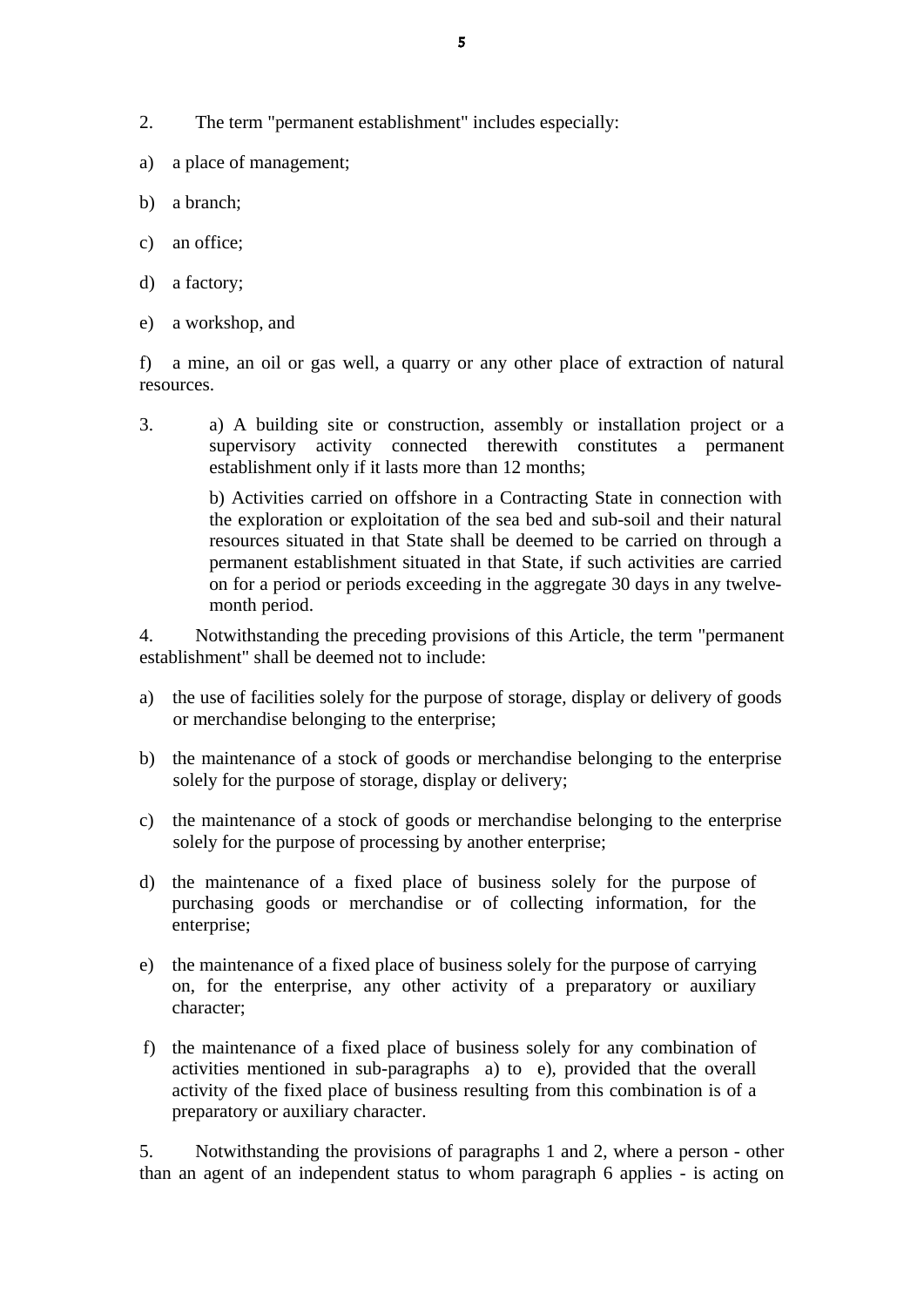behalf of an enterprise and has, and habitually exercises, in a Contracting State an authority to conclude contracts in the name of the enterprise, that enterprise shall be deemed to have a permanent establishment in that State in respect of any activities which that person undertakes for the enterprise, unless the activities of such person are limited to those mentioned in paragraph 4 which, if exercised through a fixed place of business, would not make this fixed place of business a permanent establishment under the provisions of that paragraph.

6. An enterprise shall not be deemed to have a permanent establishment in a Contracting State merely because it carries on business in that State through a broker, general commission agent or any other agent of an independent status, provided that such persons are acting in the ordinary course of their business.

7. The fact that a company which is a resident of a Contracting State controls or is controlled by a company which is a resident of the other Contracting State, or which carries on business in that other State (whether through a permanent establishment or otherwise), shall not of itself constitute either company a permanent establishment of the other.

### Article 6

### Income from immovable property

1. Income derived by a resident of a Contracting State from immovable property (including income from agriculture or forestry) situated in the other Contracting State may be taxed in that other State.

2. The term "immovable property" shall have the meaning which it has under the law of the Contracting State in which the property in question is situated. The term shall in any case include property accessory to immovable property, livestock and equipment used in agriculture and forestry, rights to which the provisions of general law respecting landed property apply, any option or similar right to acquire immovable property, usufruct of immovable property and rights to variable or fixed payments as consideration for the working of, or the right to work, mineral deposits, sources and other natural resources, rights to assets to be produced by the exploration or exploitation of the sea bed and sub-soil and their natural resources, including rights to interests in or to the benefit of such assets; ships, boats and aircraft shall not be regarded as immovable property.

3. The provisions of paragraph 1 shall apply to income derived from the direct use, letting, or use in any other form of immovable property.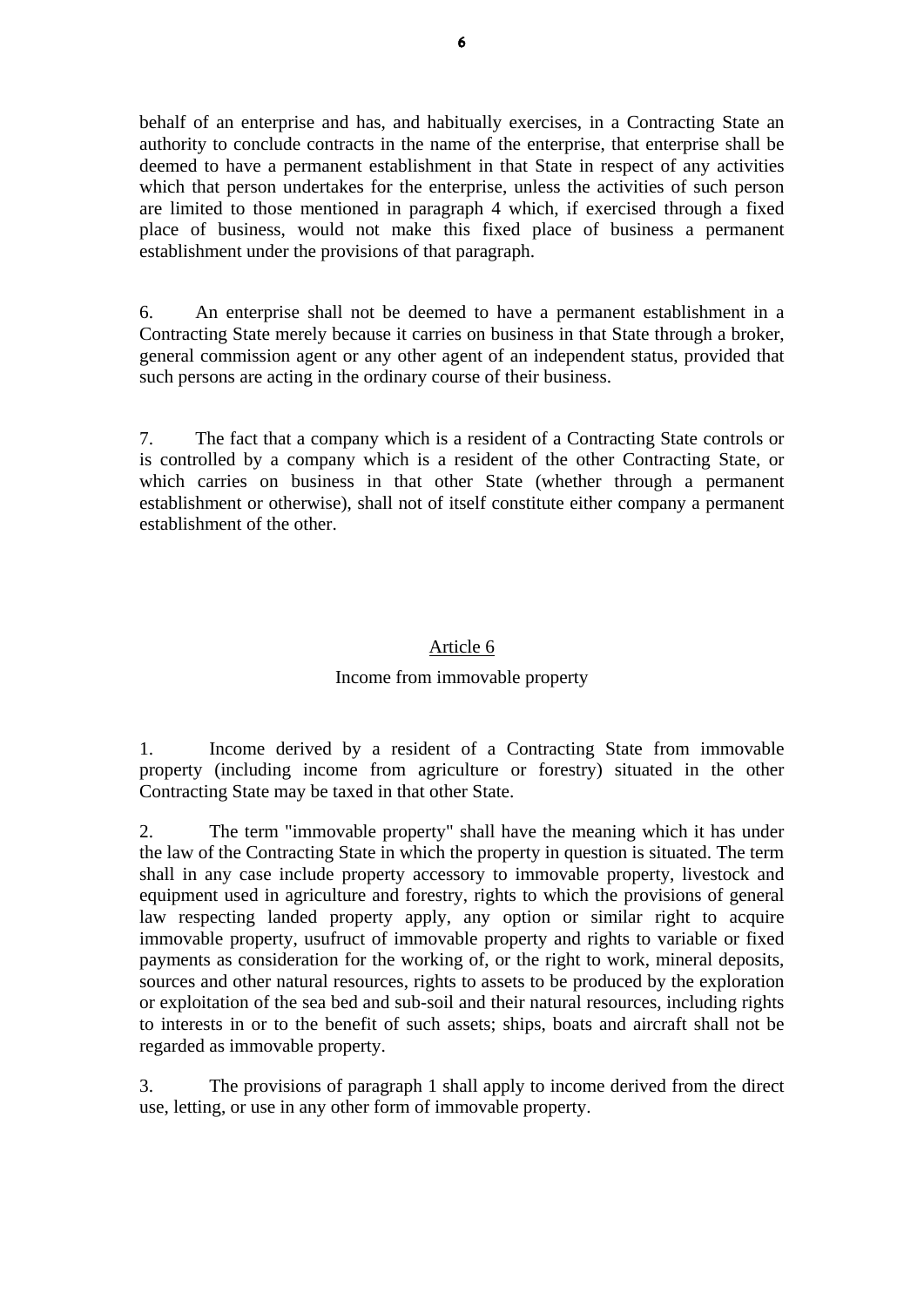4. The provisions of paragraphs 1 and 3 shall also apply to the income from immovable property of an enterprise and to income from immovable property used for the performance of independent personal services.

# Article 7

# Business profits

1. The profits of an enterprise of a Contracting State shall be taxable only in that State unless the enterprise carries on business in the other Contracting State through a permanent establishment situated therein. If the enterprise carries on business as aforesaid, the profits of the enterprise may be taxed in the other State but only so much of them as is attributable to that permanent establishment.

2. Subject to the provisions of paragraph 3, where an enterprise of a Contracting State carries on business in the other Contracting State through a permanent establishment situated therein, there shall in each Contracting State be attributed to that permanent establishment the profits which it might be expected to make if it were a distinct and separate enterprise engaged in the same or similar activities under the same or similar conditions and dealing wholly independently with the enterprise of which it is a permanent establishment.

3. In determining the profits of a permanent establishment, there shall be allowed as deductions expenses which are incurred for the purposes of the permanent establishment, including executive and general administrative expenses so incurred, whether in the State in which the permanent establishment is situated or elsewhere.

4. Insofar as it has been customary in a Contracting State to determine the profits to be attributed to a permanent establishment on the basis of an apportionment of the total profits of the enterprise to its various parts, nothing in paragraph 2 shall preclude that Contracting State from determining the profits to be taxed by such an apportionment as may be customary; the method of apportionment adopted shall, however, be such that the result shall be in accordance with the principles contained in this Article.

5. No profits shall be attributed to a permanent establishment by reason of the mere purchase by that permanent establishment of goods or merchandise for the enterprise.

6. For the purposes of the preceding paragraphs, the profits to be attributed to the permanent establishment shall be determined by the same method year by year unless there is good and sufficient reason to the contrary.

7. Where profits include items of income which are dealt with separately in other Articles of this Convention, then the provisions of those Articles shall not be affected by the provisions of this Article.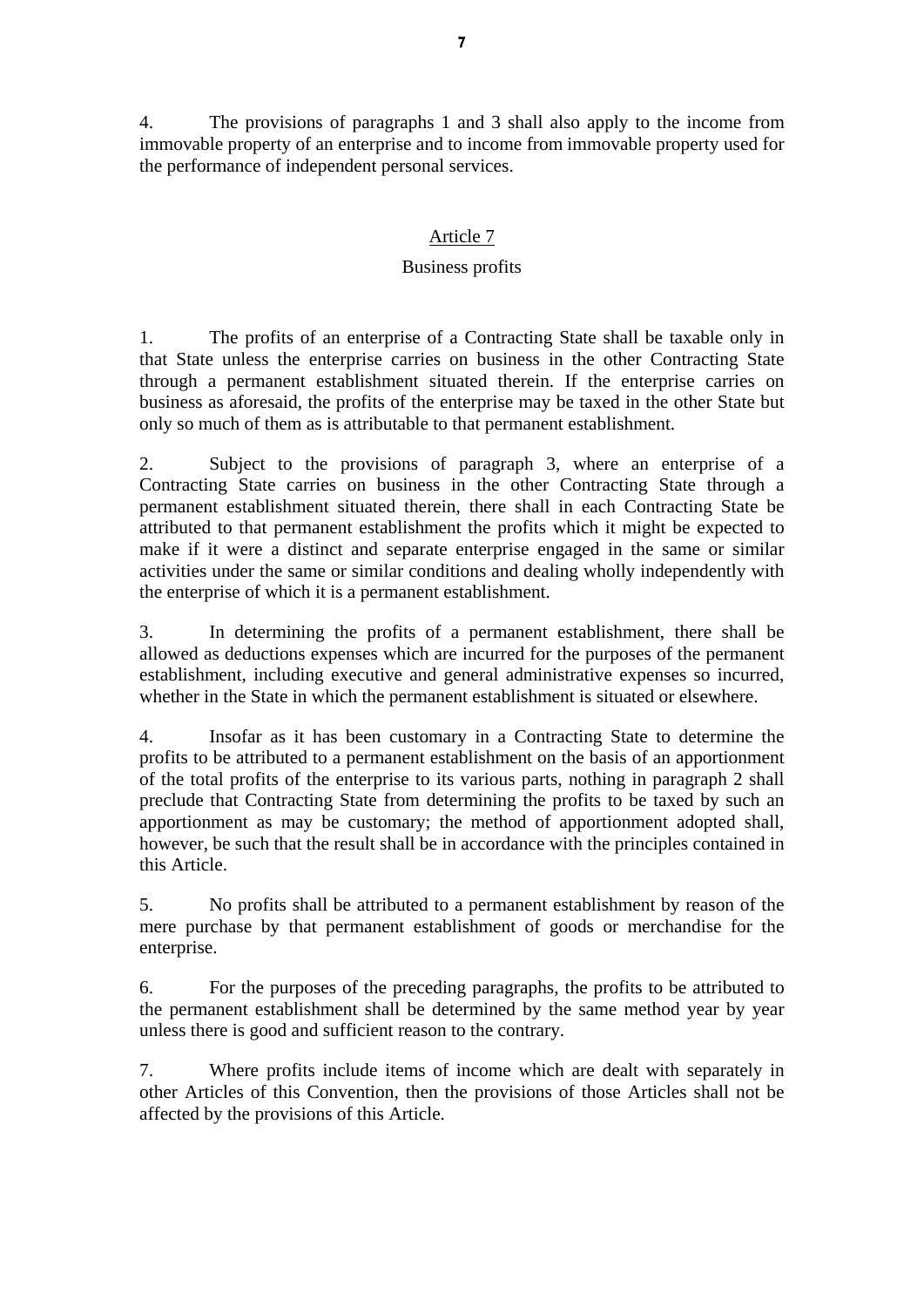#### Shipping and air transport

1. Profits of an enterprise of a Contracting State from the operation of ships or aircraft in international traffic shall be taxable only in that State.

2. The provisions of paragraph 1 shall also apply to profits from the participation in a pool, a joint business or an international operating agency.

#### Article 9

#### Associated enterprises

#### 1. Where

- a) an enterprise of a Contracting State participates directly or indirectly in the management, control or capital of an enterprise of the other Contracting State, or
- b) the same persons participate directly or indirectly in the management, control or capital of an enterprise of a Contracting State and an enterprise of the other Contracting State,

and in either case conditions are made or imposed between the two enterprises in their commercial or financial relations which differ from those which would be made between independent enterprises, then any profits which would, but for those conditions, have accrued to one of the enterprises, but, by reason of those conditions, have not so accrued, may be included in the profits of that enterprise and taxed accordingly.

2. Where a Contracting State includes in the profits of an enterprise of that State – and taxes accordingly – profits on which an enterprise of the other Contracting State has been charged to tax in that other State and the profits so included are profits which would have accrued to the enterprise of the first-mentioned State if the conditions made between the two enterprises had been those which would have been made between independent enterprises, then that other State shall make an appropriate adjustment to the amount of the tax charged therein on those profits. In determining such adjustment, due regard shall be had to the other provisions of this Convention and the competent authorities of the Contracting States shall if necessary consult each other.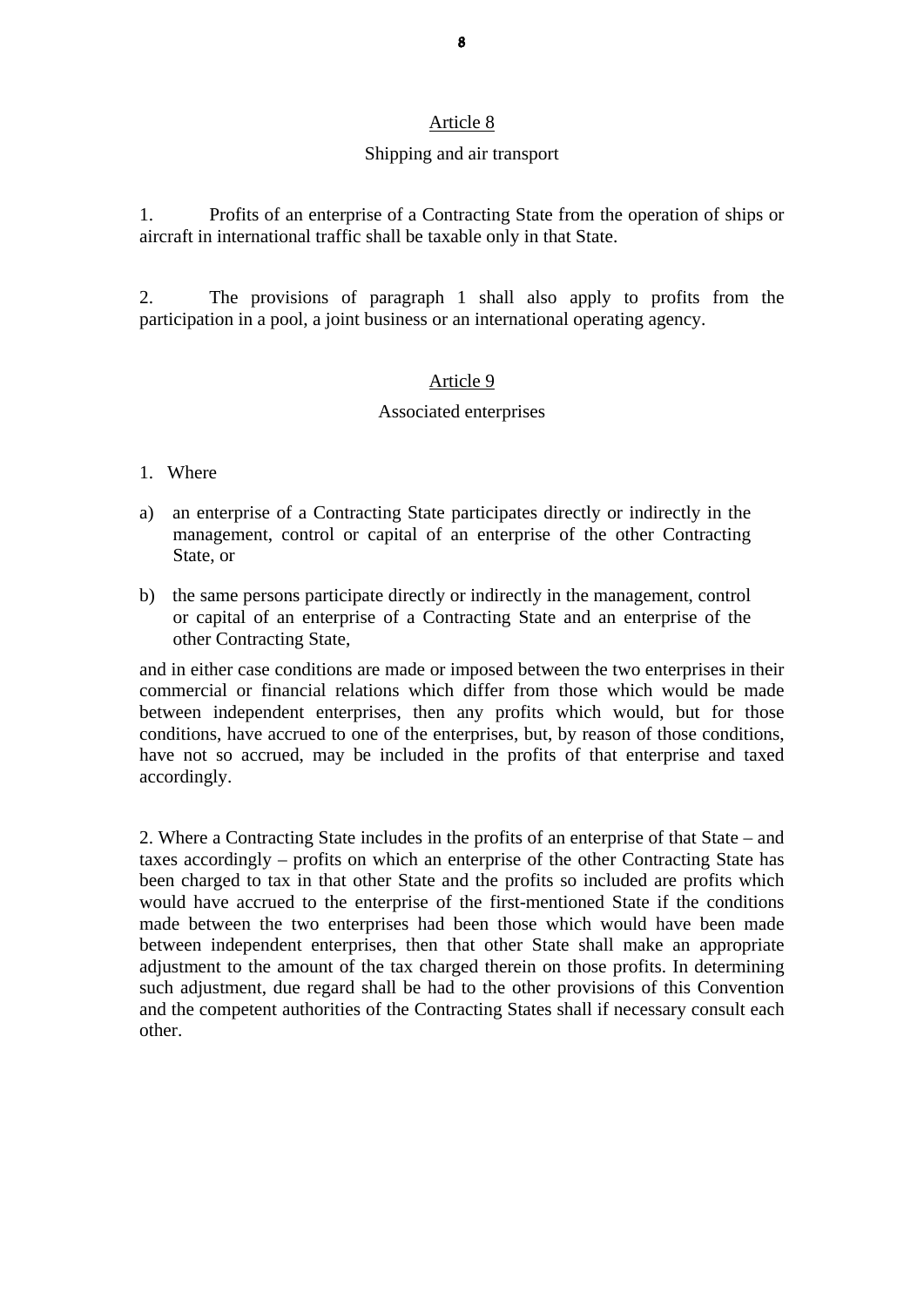# Dividends

1. Dividends paid by a company which is a resident of a Contracting State to a resident of the other Contracting State may be taxed in that other State.

2. However, such dividends may also be taxed in the Contracting State of which the company paying the dividends is a resident and according to the laws of that State, but if the beneficial owner of the dividends is a resident of the other Contracting State, the tax so charged shall not exceed:

- a) 5 per cent of the gross amount of the dividends if the beneficial owner is a company (other than a partnership) which holds directly at least 10 per cent of the capital of the company paying the dividends;
- b) 10 per cent of the gross amount of the dividends, notwithstanding the provisions of sub-paragraph a), if the beneficial owner is a company which holds directly at least 10 per cent of the capital of the company paying the dividends where the dividends are paid out of profits which by virtue of provisions in the Israeli Law of Encouragement of Investments in Israel are exempt from tax or subject to tax at a rate that is lower than the normal rate of Israeli company tax;
- c) 15 per cent of the gross amount of the dividends in all other cases.

This paragraph shall not affect the taxation of the company in respect of the profits out of which the dividends are paid.

3. The term "dividends" as used in this Article means income from shares, "jouissance" shares or "jouissance" rights, mining shares, founders' shares or other rights, not being debt-claims, participating in profits, as well as income from other rights which is subjected to the same taxation treatment as income from shares by the laws of the State of which the company making the distribution is a resident.

4. The provisions of paragraphs 1 and 2 shall not apply if the beneficial owner of the dividends, being a resident of a Contracting State, carries on business in the other Contracting State of which the company paying the dividends is a resident, through a permanent establishment situated therein, or performs in that other State independent personal services from a fixed base situated therein, and the holding in respect of which the dividends are paid is effectively connected with such permanent establishment or fixed base. In such case the provisions of Article 7 or Article 14, as the case may be, shall apply.

5. Where a company which is a resident of a Contracting State derives profits or income from the other Contracting State, that other State may not impose any tax on the dividends paid by the company, except insofar as such dividends are paid to a resident of that other State or insofar as the holding in respect of which the dividends are paid is effectively connected with a permanent establishment or a fixed base situated in that other State, nor subject the company's undistributed profits to a tax on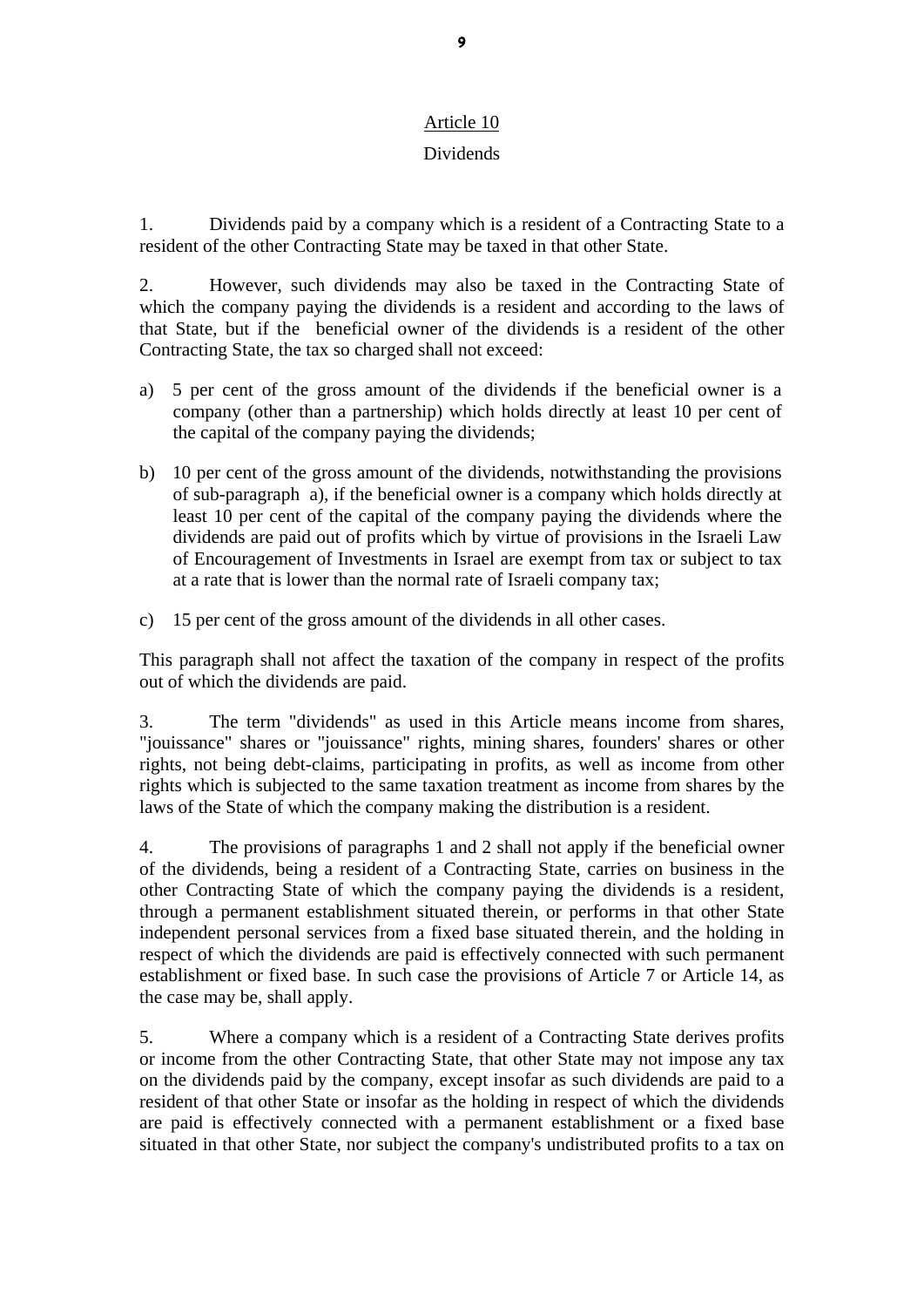the company's undistributed profits, even if the dividends paid or the undistributed profits consist wholly or partly of profits or income arising in such other State.

#### Article 11

#### Interest

1. Interest arising in a Contracting State and paid to a resident of the other Contracting State may be taxed in that other State.

2. However, such interest may also be taxed in the Contracting State in which it arises and according to the laws of that State, but if the beneficial owner of the interest is a resident of the other Contracting State, the tax so charged shall not exceed:

a) 5 per cent of the gross amount of the interest arising in a Contracting State and paid on any loan of whatever kind granted by a bank of the other Contracting State;

b) 10 per cent of the gross amount of the interest in all other cases.

3. Notwithstanding the provisions of paragraphs 1 and 2,

- a) interest arising in Latvia shall be taxable only in Israel if the interest is paid to or in respect of a loan, debt-claim or credit that is guaranteed or insured by:
	- (i) the Government of the State of Israel or a local authority thereof; or
	- (ii) the Central Bank of Israel; or
	- (iii) any institution for insurance or financing of international trade transactions which is wholly owned by the State of Israel;
- b) interest arising in Israel shall be taxable only in Latvia if the interest is paid to or in respect of a loan, debt-claim or credit that is guaranteed or insured by:
	- (i) the Government of Latvia or a local authority thereof; or
	- (ii) the Bank of Latvia; or
	- (iii) any institution for insurance or financing of international trade transactions which is wholly owned by the Republic of Latvia;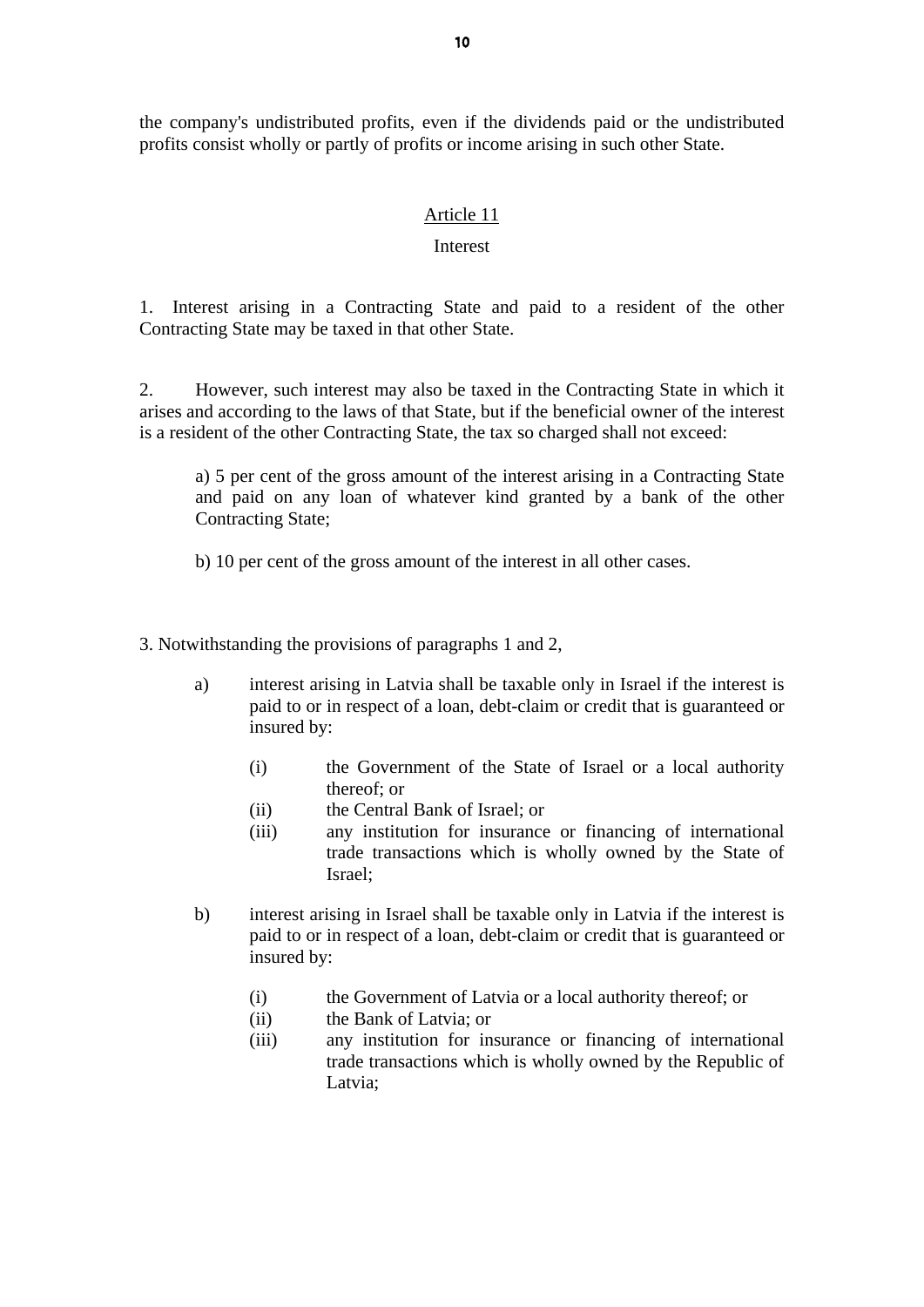c) interest arising in a Contracting State shall be taxable only in the other Contracting State if the recipient is a resident of that other State, and such recipient is an enterprise of that other State and is the beneficial owner of the interest, and the interest is paid with respect to indebtedness arising on the sale on credit, by that enterprise, of any merchandise or industrial, commercial or scientific equipment to an enterprise of the first-mentioned State, except where the sale or indebtedness is between related persons.

4. The term "interest" as used in this Article means income from debt-claims of every kind, whether or not secured by mortgage and whether or not carrying a right to participate in the debtor's profits, and in particular, income from government securities and income from bonds or debentures, including premiums and prizes attaching to such securities, bonds or debentures. The term "interest" shall not include any income which is treated as a dividend under the provisions of Article 10.Penalty charges for late payment shall not be regarded as interest for the purpose of this Article.

5. The provisions of paragraphs 1, 2 and 3 shall not apply if the beneficial owner of the interest, being a resident of a Contracting State, carries on business in the other Contracting State in which the interest arises through a permanent establishment situated therein or performs in that other State independent personal services from a fixed base situated therein, and the debt-claim in respect of which the interest is paid is effectively connected with such permanent establishment or fixed base. In such case the provisions of Article 7 or Article 14, as the case may be, shall apply.

6. Interest shall be deemed to arise in a Contracting State when the payer is a resident of that State. Where, however, the person paying the interest, whether he is a resident of a Contracting State or not, has in a Contracting State a permanent establishment or a fixed base in connection with which the indebtedness on which the interest is paid was incurred, and such interest is borne by such permanent establishment or fixed base, then such interest shall be deemed to arise in the State in which the permanent establishment is situated.

7. Where, by reason of a special relationship between the payer and the beneficial owner or between both of them and some other person, the amount of the interest, having regard to the debt-claim for which it is paid, exceeds the amount which would have been agreed upon by the payer and the beneficial owner in the absence of such relationship, the provisions of this Article shall apply only to the last-mentioned amount. In such case, the excess part of the payments shall remain taxable according to the laws of each Contracting State, due regard being had to the other provisions of this Convention.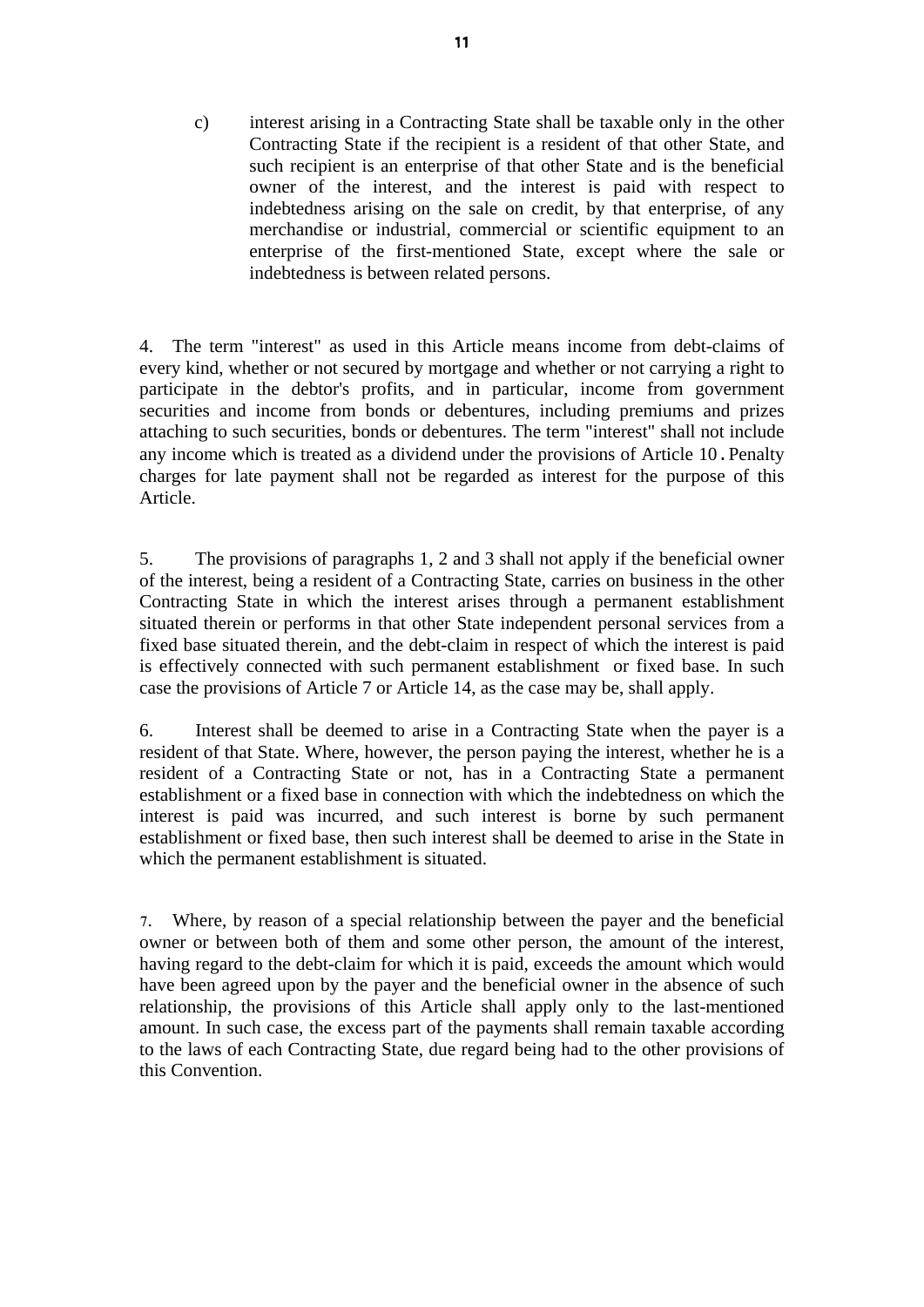## Royalties

1. Royalties arising in a Contracting State and paid to a resident of the other Contracting State may be taxed in that other State.

2. However, such royalties may also be taxed in the Contracting State in which they arise and according to the laws of that State, but if the beneficial owner of the royalties is a resident of the other Contracting State, the tax so charged shall not exceed 5 per cent of the gross amount of the royalties.

3. The term "royalties" as used in this Article means payments of any kind received as a consideration for the use of, or the right to use, any copyright of literary, artistic or scientific work including cinematograph films, any patent, trade mark, design or model, plan, secret formula or process*,* or for the use of, or the right to use, industrial, commercial or scientific equipment, or for information concerning industrial, commercial or scientific experience.

4. The provisions of paragraphs 1 and 2 shall not apply if the beneficial owner of the royalties, being a resident of a Contracting State, carries on business in the other Contracting State in which the royalties arise through a permanent establishment situated therein, or performs in that other State independent personal services from a fixed base situated therein and the right or property in respect of which the royalties are paid is effectively connected with such permanent establishment or fixed base. In such case the provisions of Article 7 or Article 14, as the case may be, shall apply.

5. Royalties shall be deemed to arise in a Contracting State when the payer is a resident of that State. Where, however, the person paying the royalties, whether he is a resident of a Contracting State or not, has in a Contracting State a permanent establishment or a fixed base in connection with which the liability to pay the royalties was incurred, and such royalties are borne by such permanent establishment or fixed base, then such royalties shall be deemed to arise in the State in which the permanent establishment or fixed base is situated.

6. Where, by reason of a special relationship between the payer and the beneficial owner or between both of them and some other person, the amount of the royalties, having regard to the use, right or information for which they are paid, exceeds the amount which would have been agreed upon by the payer and the beneficial owner in the absence of such relationship, the provisions of this Article shall apply only to the last-mentioned amount. In such case, the excess part of the payments shall remain taxable according to the laws of each Contracting State, due regard being had to the other provisions of this Convention.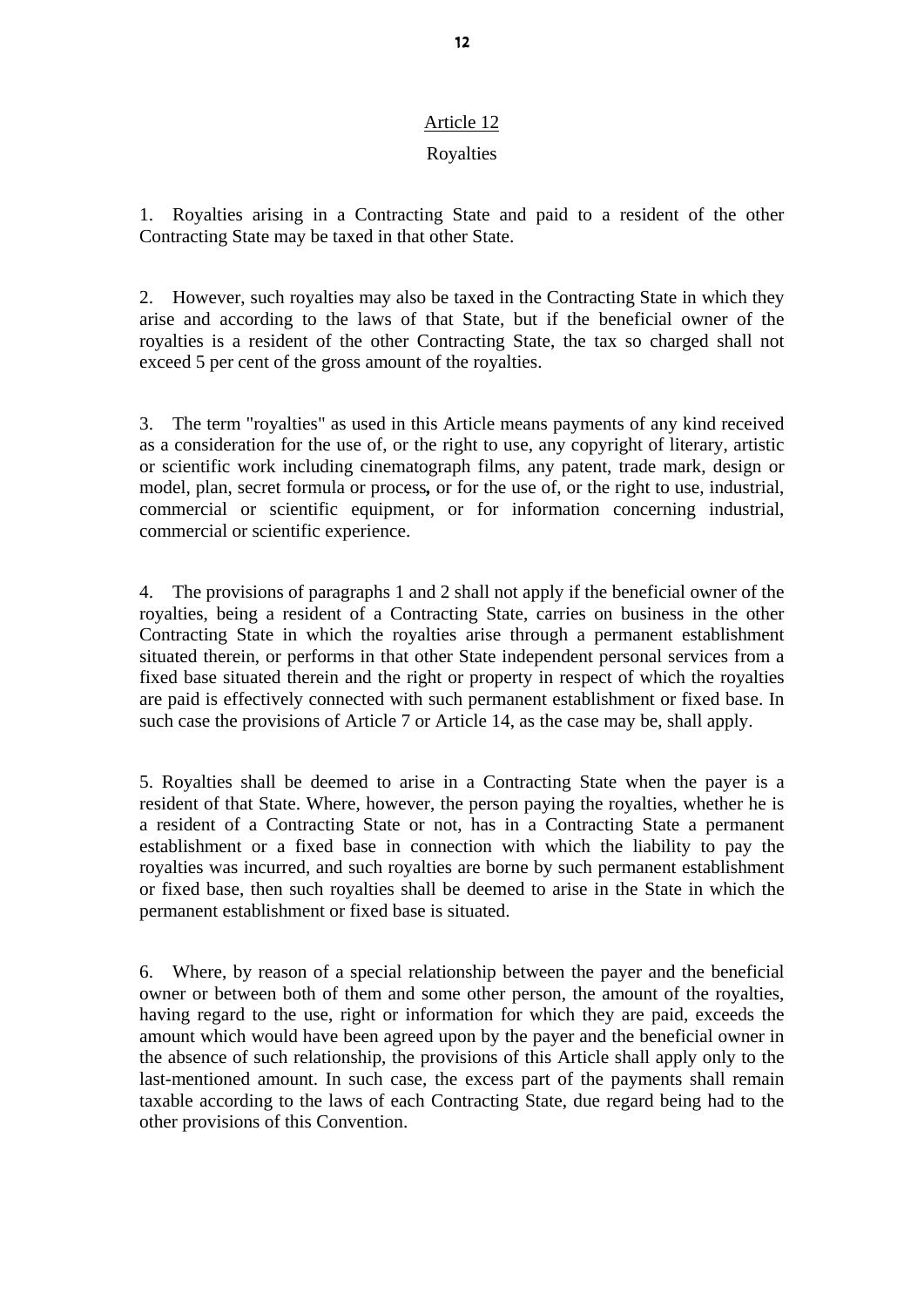### Capital gains

1. Gains derived by a resident of a Contracting State from the alienation of immovable property referred to in Article 6 and situated in the other Contracting State may be taxed in that other State.

2. Gains derived by a resident of a Contracting State from the alienation of shares or of a comparable interest of any kind deriving more than 50 per cent of their value directly or indirectly from immovable property situated in the other Contracting State may be taxed in that other State.

3. Gains from the alienation of movable property forming part of the business property of a permanent establishment which an enterprise of a Contracting State has in the other Contracting State, or of movable property pertaining to a fixed base available to a resident of a Contracting State in the other Contracting State for the purpose of performing independent personal services, including such gains from the alienation of such a permanent establishment (alone or with the whole enterprise) or of such fixed base, may be taxed in the that other State.

4. Gains derived by an enterprise of a Contracting State operating ships or aircraft in international traffic from the alienation of ships or aircraft operated in international traffic or movable property pertaining to the operation of such ships or aircraft, shall be taxable only in that State.

5. Gains from the alienation of any property other than that referred to in paragraphs 1, 2, 3 and 4 shall be taxable only in the Contracting State of which the alienator is a resident, if that resident is the beneficial owner of such capital gains.

### Article 14

### Independent Personal Services

1. Income derived by an individual who is a resident of a Contracting State in respect of professional services or other activities of an independent character shall be taxable only in that State unless he has a fixed base regularly available to him in the other Contracting State for the purpose of performing his activities. If he has such a fixed base, the income may be taxed in the other State but only so much of it as is attributable to that fixed base. For this purpose, where an individual who is a resident of a Contracting State stays in the other Contracting State for a period or periods exceeding in the aggregate 183 days in any twelve month period commencing or ending in the fiscal year concerned, he shall be deemed to have a fixed base regularly available to him in that other State and the income that is derived from his activities referred to above that are performed in that other State shall be attributable to that fixed base.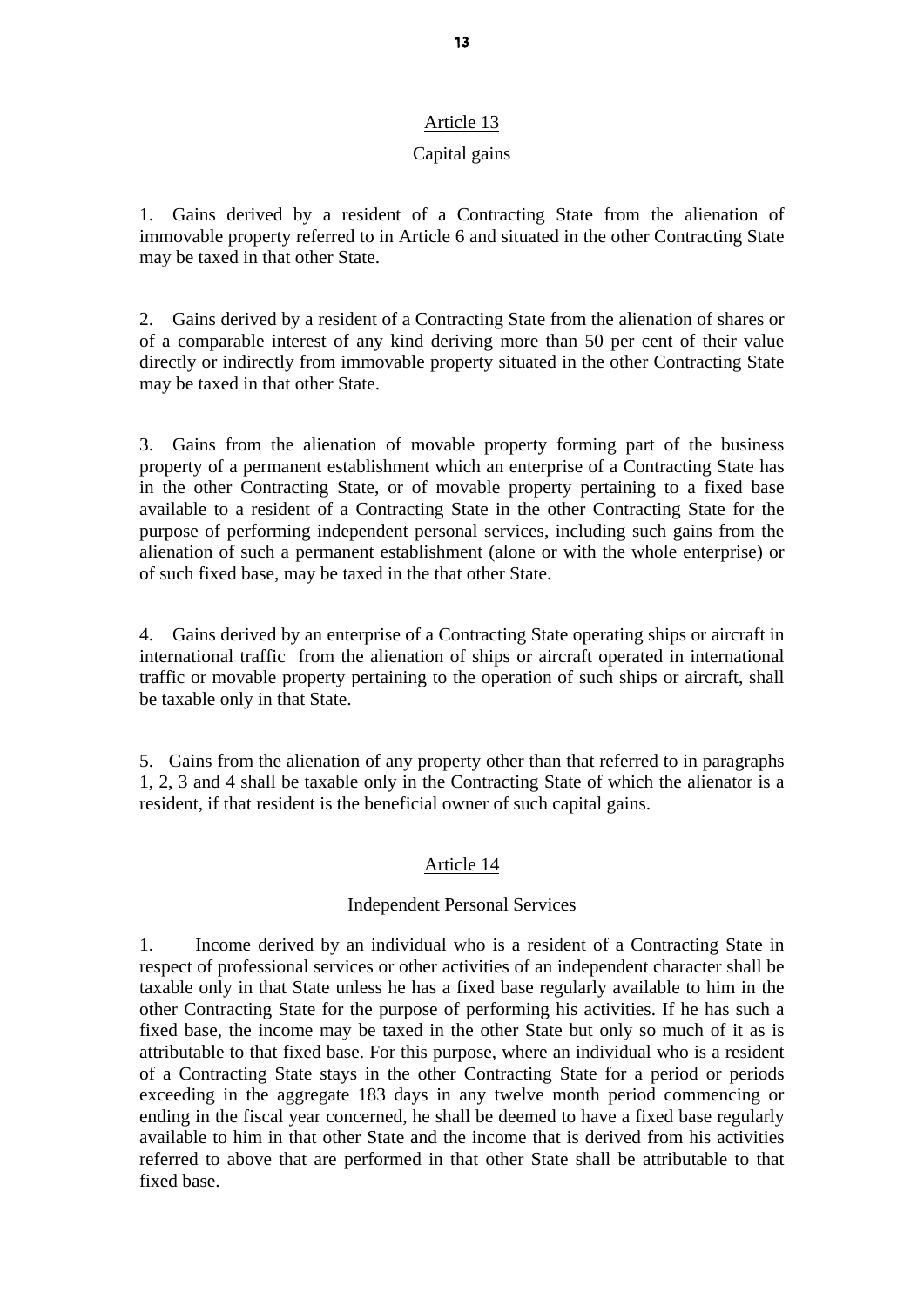2. The term "professional services" includes especially independent scientific, literary, artistic, educational or teaching activities as well as the independent activities of physicians, lawyers, engineers, architects, dentists and accountants.

#### Article 15

#### Income from employment

1. Subject to the provisions of Articles 16, 18 and 19, salaries, wages and other similar remuneration derived by a resident of a Contracting State in respect of an employment shall be taxable only in that State unless the employment is exercised in the other Contracting State. If the employment is so exercised, such remuneration as is derived therefrom may be taxed in that other State.

2. Notwithstanding the provisions of paragraph 1, remuneration derived by a resident of a Contracting State in respect of an employment exercised in the other Contracting State shall be taxable only in the first-mentioned State if:

- a) the recipient is present in the other State for a period or periods not exceeding in the aggregate 183 days in any twelve month period commencing or ending in the fiscal year concerned, and
- b) the remuneration is paid by, or on behalf of, an employer who is not a resident of the other State, and
- c) the remuneration is not borne by a permanent establishment or a fixed base which the employer has in the other State.

3. Notwithstanding the preceding provisions of this Article, remuneration derived in respect of an employment exercised aboard a ship or aircraft operated in international traffic by an enterprise of a Contracting State may be taxed in that State.

#### Article 16

# Directors' fees

Directors' fees and other similar payments derived by a resident of a Contracting State in his capacity as a member of the board of directors or any other similar organ of a company which is a resident of the other Contracting State may be taxed in that other State.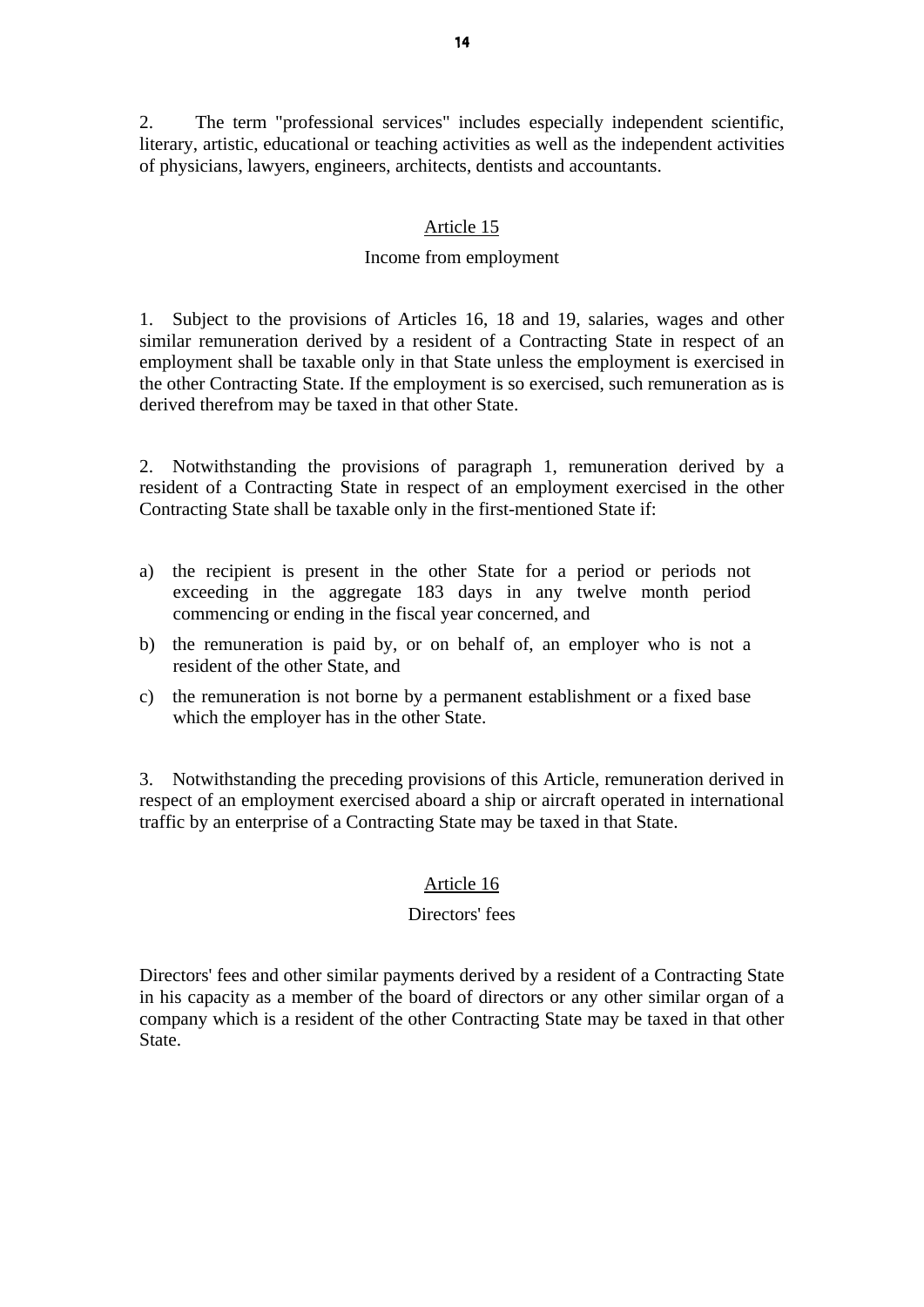#### Artistes and sportsmen

1. Notwithstanding the provisions of Articles 14 and 15, income derived by a resident of a Contracting State as an entertainer, such as a theatre, motion picture, radio or television artiste, or a musician, or as a sportsman, from his personal activities as such exercised in the other Contracting State, may be taxed in that other State.

2. Where income in respect of personal activities exercised by an entertainer or a sportsman in his capacity as such accrues not to the entertainer or sportsman himself but to another person, that income may, notwithstanding the provisions of Articles 7, 14 and 15, be taxed in the Contracting State in which the activities of the entertainer or sportsman are exercised.

3. The provisions of paragraphs 1 and 2 shall not apply to income derived from activities exercised in a Contracting State by an entertainer or sportsman if the visit to that State is wholly or mainly supported by public funds of one or both of the Contracting States. In such a case, the income shall be taxable in accordance with the provisions of Article 14 or 15, as the case may be.

#### Article 18

### Pensions

1. Subject to the provisions of paragraph 2 of Article 18, pensions and other similar remuneration paid to a resident of a Contracting State in consideration of past employment shall be taxable only in that State.

2. Notwithstanding the provisions of paragraph 1 of this Article and paragraph 2 of Article 19, pensions and other remuneration paid under the social security legislation of a Contracting State shall be taxable only in that State.

### Article 19

#### Government service

1. a) Salaries, wages and other similar remuneration, other than a pension, paid by a Contracting State or a local authority thereof to an individual in respect of services rendered to that State or authority shall be taxable only in that State.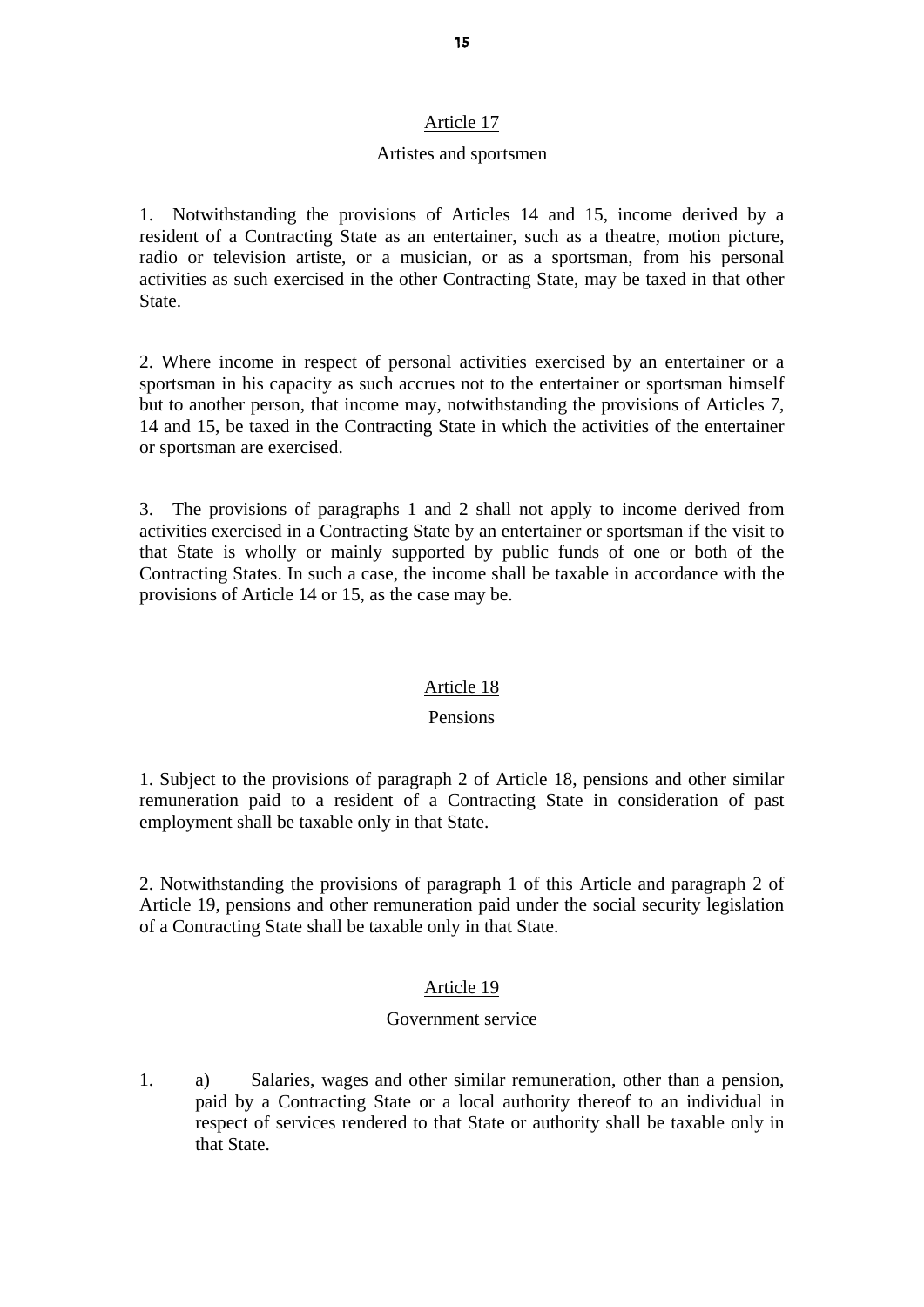b) However, such salaries, wages and other similar remuneration shall be taxable only in the other Contracting State if the services are rendered in that State and the individual is a resident of that State who:

- (i) is a national of that State; or
- (ii) did not become a resident of that State solely for the purpose of rendering the services.
- 2. a) Any pension paid by, or out of funds created by, a Contracting State or a local authority thereof to an individual in respect of services rendered to that State or authority shall be taxable only in that State.

 b) However, such pension shall be taxable only in the other Contracting State if the individual is a resident of, and a national of, that State.

3. The provisions of Articles 15, 16, 17 and 18 shall apply to such salaries, wages, other similar remuneration and to pensions in respect of services rendered in connection with a business carried on by a Contracting State or a local authority thereof.

#### Article 20

#### **Students**

Payments which a student or business apprentice who is or was immediately before visiting a Contracting State a resident of the other Contracting State and who is present in the first-mentioned State solely for the purpose of his education or training receives for the purpose of his maintenance, education or training shall not be taxed in that State, provided that such payments arise from sources outside that State.

### Article 21

#### Other income

1. Items of income of a resident of a Contracting State, wherever arising, not dealt with in the foregoing Articles of this Convention shall be taxable only in that State.

2. The provisions of paragraph 1 shall not apply to income, other than income from immovable property as defined in paragraph 2 of Article 6, if the recipient of such income, being a resident of a Contracting State, carries on business in the other Contracting State through a permanent establishment situated therein, or performs in that other State independent personal services from a fixed base situated therein, and the right or property in respect of which the income is paid is effectively connected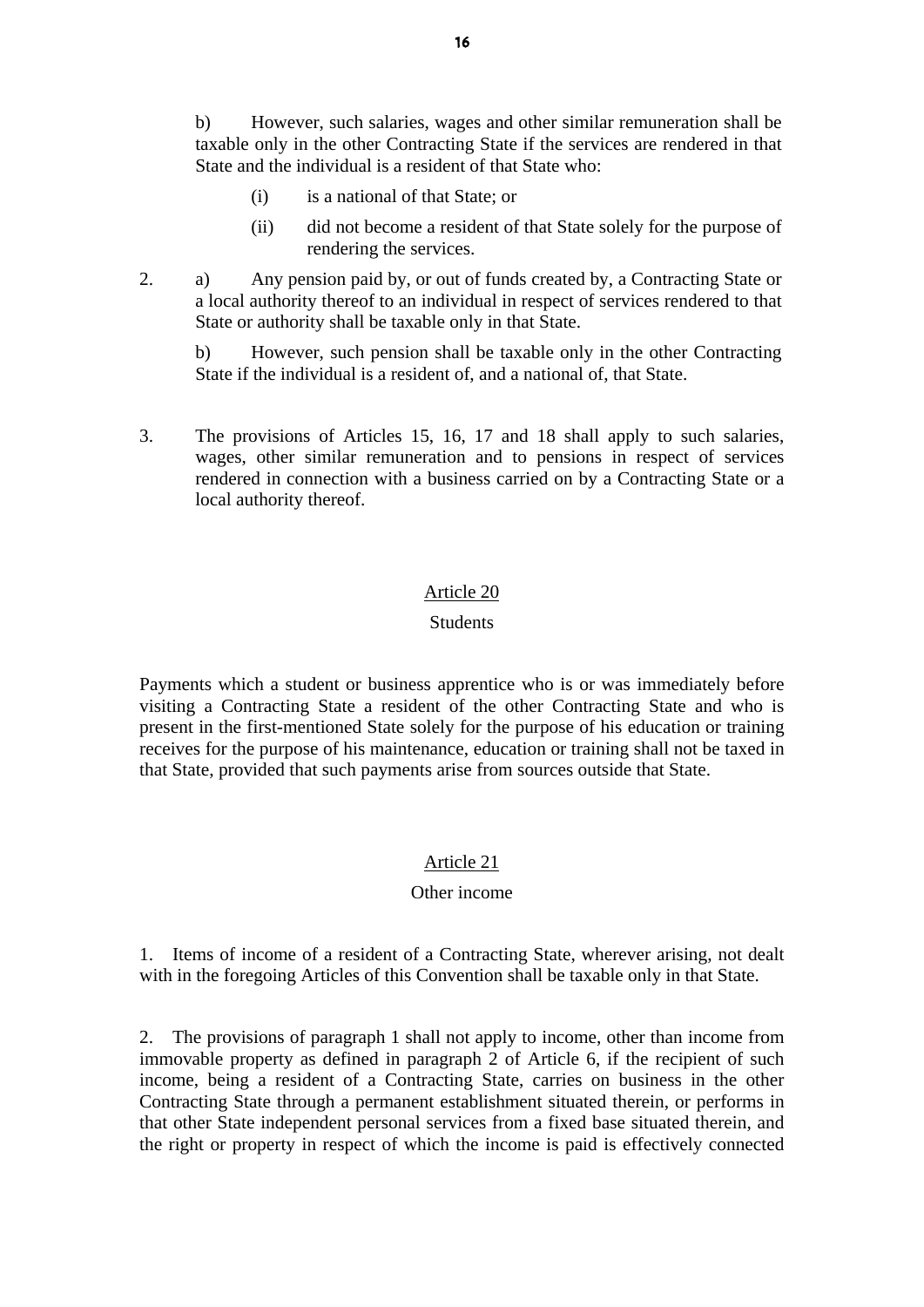with such permanent establishment or fixed base. In such case the provisions of Article 7 or Article 14, as the case may be, shall apply.

#### Article 22

## Capital

1. Capital represented by immovable property referred to in Article 6, owned by a resident of a Contracting State and situated in the other Contracting State, may be taxed in that other State.

2. Capital represented by movable property forming part of the business property of a permanent establishment which an enterprise of a Contracting State has in the other Contracting State or by movable property pertaining to a fixed base available to a resident of a Contracting State in the other Contracting State for the purpose of performing independent personal services, may be taxed in that other State.

3. Capital represented by ships and aircraft operated in international traffic by an enterprise of a Contracting State and by movable property pertaining to the operation of such ships and aircraft, shall be taxable only in that State.

4. All other elements of capital of a resident of a Contracting State shall be taxable only in that State.

#### Article 23

#### Elimination of double taxation

- 1. In Latvia, double taxation shall be eliminated as follows:
	- a) Where a resident of Latvia derives income or owns capital which, in accordance with this Convention, may be taxed in Israel, unless a more favourable treatment is provided in its domestic law, Latvia shall allow:
		- (i) as a deduction from the tax on the income of that resident, an amount equal to the income tax paid thereon in Israel;
		- (ii) as a deduction from the tax on the capital of that resident, an amount equal to the capital tax paid thereon in Israel.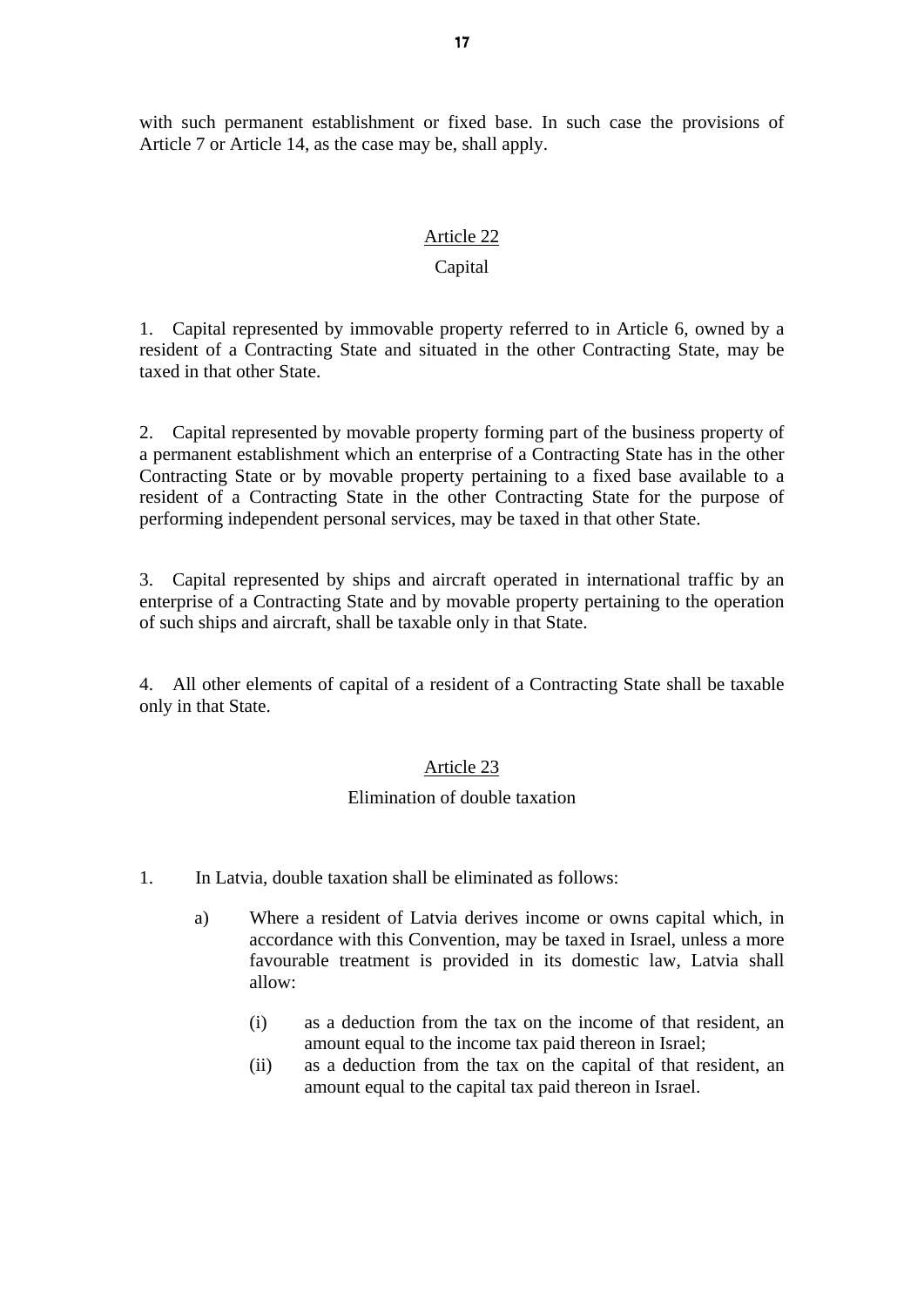Such deduction in either case shall not, however, exceed that part of the income tax or capital tax in Latvia, as computed before the deduction is given, which is attributable, as the case may be, to the income or the capital which may be taxed in Israel.

- b) For the purposes of sub-paragraph a), where a company that is a resident of Latvia receives a dividend from a company that is a resident of Israel in which it owns at least 10 per cent of its shares having full voting rights, the tax paid in Israel shall include not only the tax paid on the dividend, but also the appropriate portion of the tax paid on the underlying profits of the company out of which the dividend was paid.
- 2. In Israel double taxation shall be eliminated as follows:
	- a) Where a resident of Israel derives income or owns capital which, in accordance with the provisions of this Convention, may be taxed in Latvia, Israel shall (subject to the laws of Israel regarding the allowance of a credit of foreign taxes, which shall not affect the general principle contained in this paragraph) allow as a deduction from the tax on the income or on the capital of that resident, an amount equal to the income tax or the capital tax, respectively, paid in Latvia.
	- b) Where such income is a dividend paid by a company which is a resident of Latvia to a company which is a resident of Israel and which owns not less than 25 per cent of the share capital of the company paying the dividend, the credit shall take into account tax paid by that company in respect of its income out of which the dividends were distributed.

Such deduction in either case shall not, however, exceed that part of the income tax or capital tax, as computed before the deduction is given, which is attributable, as the case may be, to the income or the capital which may be taxed in Latvia.

3. Where in accordance with any provision of the Convention income derived or capital owned by a resident of a Contracting State is exempt from tax in that State, such State may nevertheless, in calculating the amount of tax on the remaining income or capital of such resident, take into account the exempted income or capital.

# Article 24

### Non-discrimination

1. Nationals of a Contracting State shall not be subjected in the other Contracting State to any taxation or any requirement connected therewith, which is other or more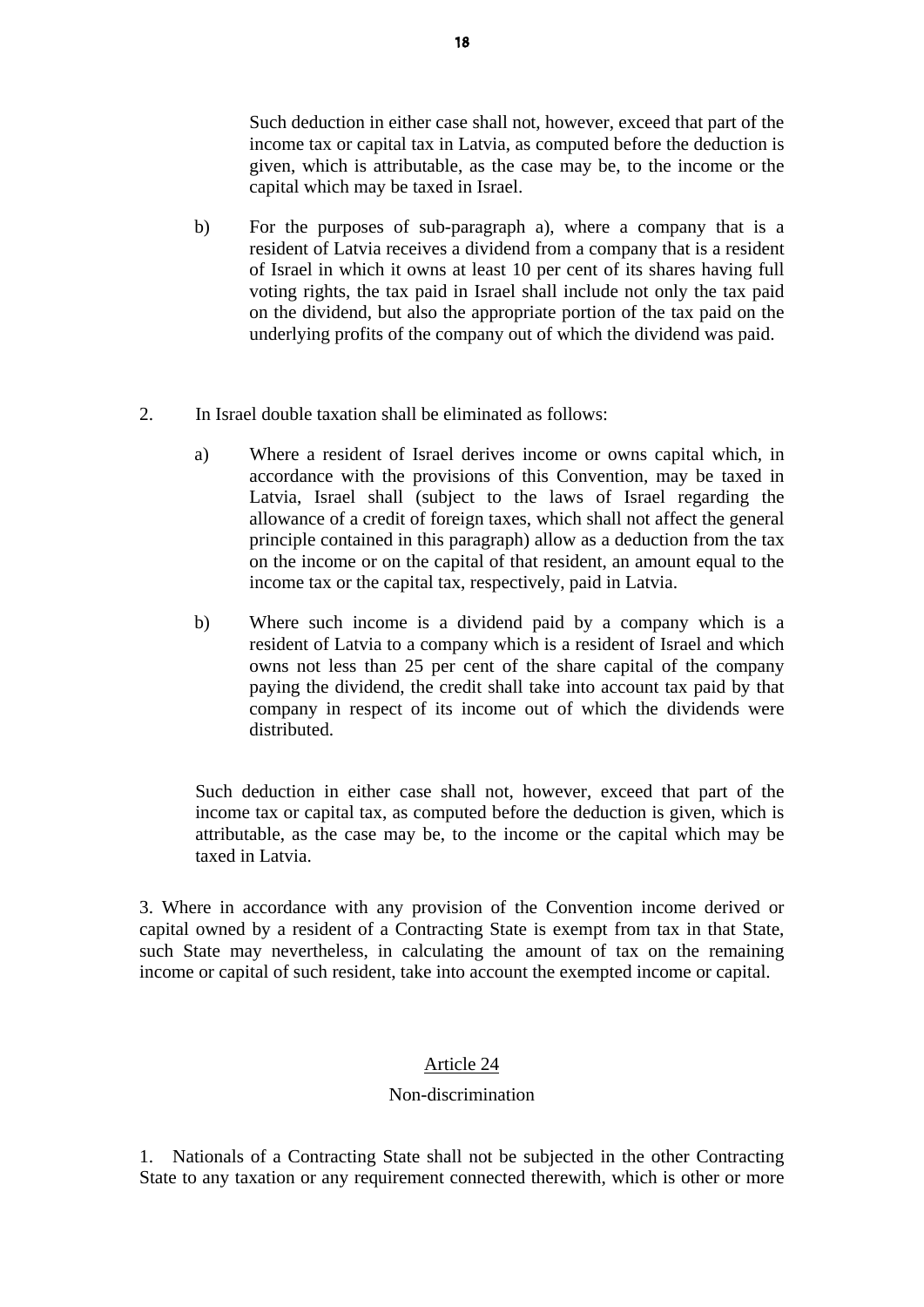burdensome than the taxation and connected requirements to which nationals of that other State in the same circumstances, in particular with respect to residence, are or may be subjected. This provision shall, notwithstanding the provisions of Article l, also apply to persons who are not residents of one or both of the Contracting States.

2. The taxation on a permanent establishment which an enterprise of a Contracting State has in the other Contracting State shall not be less favorably levied in that other State than the taxation levied on enterprises of that other State carrying on the same activities. This provision shall not be construed as obliging a Contracting State to grant to residents of the other Contracting State any personal allowances, reliefs and reductions for taxation purposes on account of civil status or family responsibilities which it grants to its own residents.

3. Except where the provisions of paragraph 1 of Article 9, paragraph 7 of Article 11, or paragraph 6 of Article 12, apply, interest, royalties and other disbursements paid by an enterprise of a Contracting State to a resident of the other Contracting State shall, for the purpose of determining the taxable profits of such enterprise, be deductible under the same conditions as if they had been paid to a resident of the first-mentioned State. Similarly, any debts of an enterprise of a Contracting State to a resident of the other Contracting State shall, for the purpose of determining the taxable capital of such enterprise, be deductible under the same conditions as if they had been contracted to a resident of the first-mentioned State.

4. Enterprises of a Contracting State, the capital of which is wholly or partly owned or controlled, directly or indirectly, by one or more residents of the other Contracting State, shall not be subjected in the first-mentioned State to any taxation or any requirement connected therewith which is other or more burdensome than the taxation and connected requirements to which other similar enterprises of the first-mentioned State are or may be subjected.

5. The provisions of this Article shall, notwithstanding the provisions of Article 2, apply to taxes of every kind and description.

# Article 25

### Mutual agreement procedure

1. Where a person considers that the actions of one or both of the Contracting States result or will result for him in taxation not in accordance with the provisions of this Convention, he may, irrespective of the remedies provided by the domestic law of those States, present his case to the competent authority of the Contracting State of which he is a resident or, if his case comes under paragraph 1 of Article 24, to that of the Contracting State of which he is a national. The case must be presented within three years from the first notification of the action resulting in taxation not in accordance with the provisions of the Convention.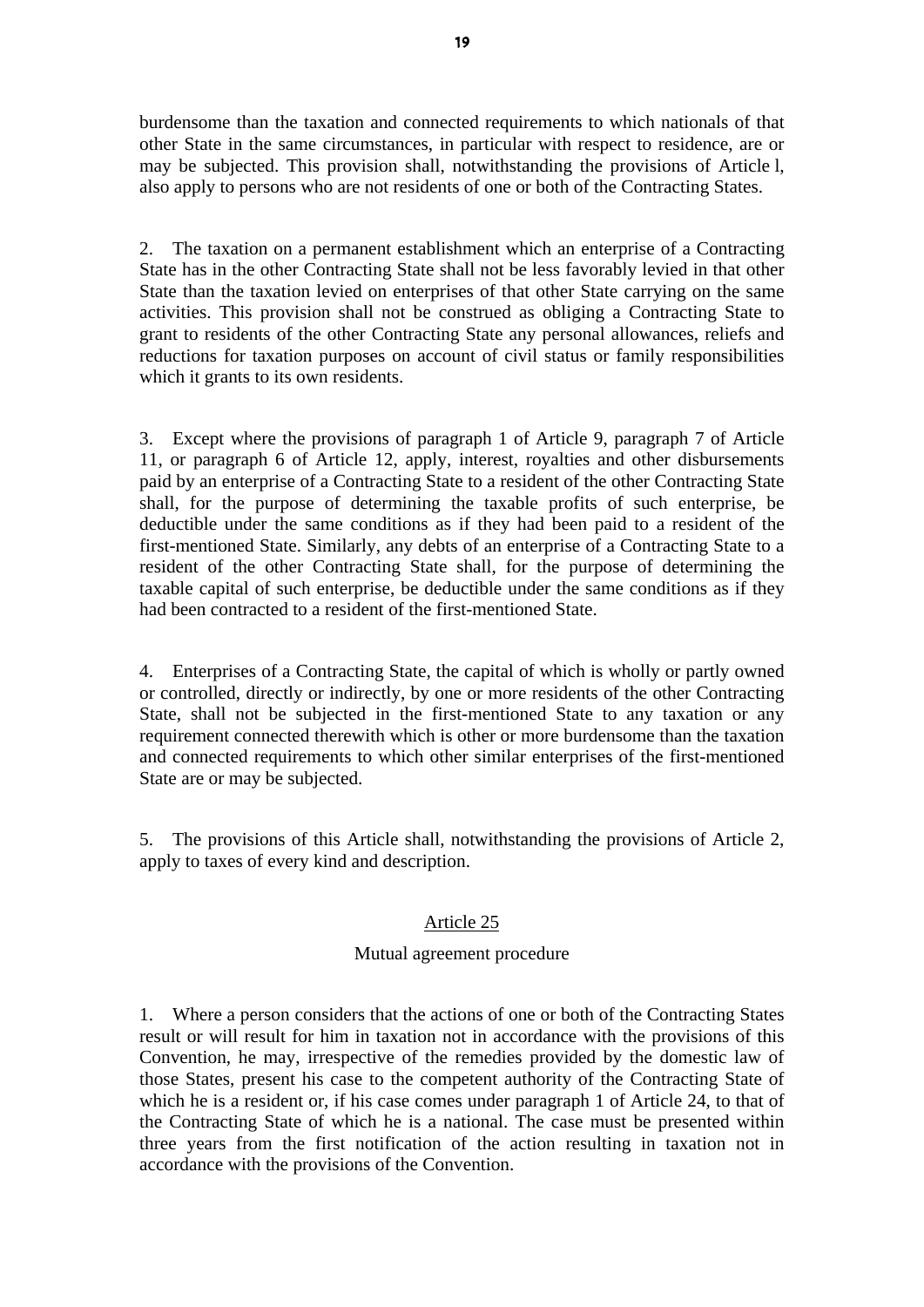2. The competent authority shall endeavor, if the objection appears to it to be justified and if it is not itself able to arrive at a satisfactory solution, to resolve the case by mutual agreement with the competent authority of the other Contracting State, with a view to the avoidance of taxation which is not in accordance with the Convention. Any agreement reached shall be implemented notwithstanding any time limits in the domestic law of the Contracting States.

3. The competent authorities of the Contracting States shall endeavor to resolve by mutual agreement any difficulties or doubts arising as to the interpretation or application of the Convention. They may also consult together for the elimination of double taxation in cases not provided for in the Convention.

4. The competent authorities of the Contracting States may communicate with each other directly, including through a joint commission consisting of themselves or their representatives, for the purpose of reaching an agreement in the sense of the preceding paragraphs.

#### Article 26

#### Exchange of information

1. The competent authorities of the Contracting States shall exchange such information as is necessary for carrying out the provisions of this Convention or of the domestic laws of the Contracting States concerning taxes covered by this Convention insofar as the taxation thereunder is not contrary to the Convention. The exchange of information is not restricted by Article 1. Any information received by a Contracting State shall be treated as secret in the same manner as information obtained under the domestic laws of that State and shall be disclosed only to persons or authorities (including courts and administrative bodies) concerned with the assessment or collection of, the enforcement or prosecution in respect of, or the determination of appeals in relation to the taxes covered by the Convention*.* Such persons or authorities shall use the information only for such purposes. They may disclose the information in public court proceedings or in judicial decisions.

- 2. In no case shall the provisions of paragraph 1 be construed so as to impose on a Contracting State the obligation:
	- a) to carry out administrative measures at variance with the laws and the administrative practice of that or of the other Contracting State;
	- b) to supply information which is not obtainable under the laws or in the normal course of the administration of that or of the other Contracting State;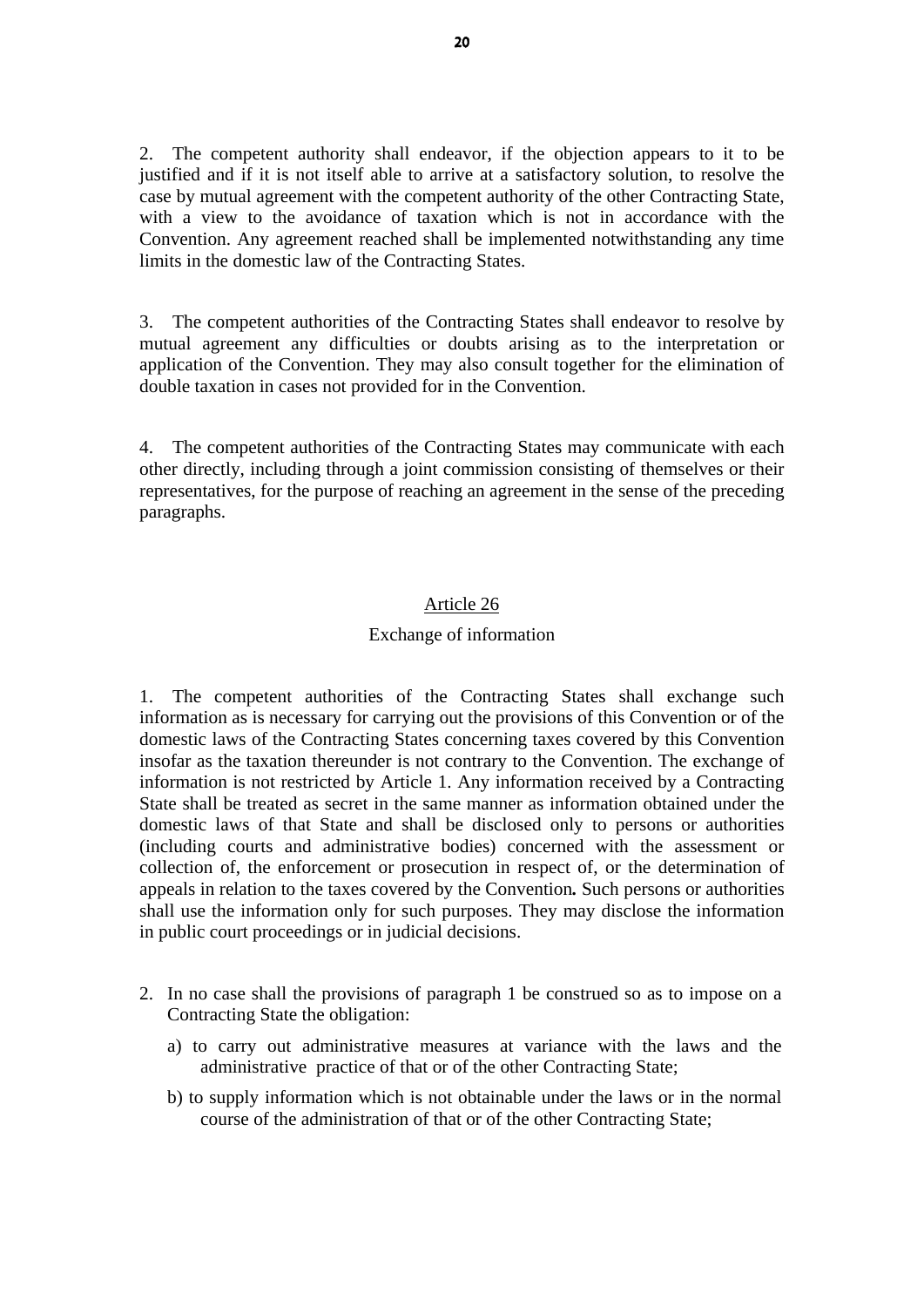21 and the contract of the contract of the contract of the contract of the contract of the contract of the contract of the contract of the contract of the contract of the contract of the contract of the contract of the con

c) to supply information which would disclose any trade, business, industrial, commercial or professional secret or trade process, or information, the disclosure of which would be contrary to public policy (ordre public).

# Article 27

# Members of diplomatic missions and consular posts

Nothing in this Convention shall affect the fiscal privileges of members of diplomatic missions and consular posts under the general rules of international law or under the provisions of special agreements.

# Article 28

# Entry into force

1. The Governments of the Contracting States shall notify each other in writing, through diplomatic channels, that the procedures required by their law for the entry into force of this Convention have been satisfied.

2. The Convention shall enter into force on the date of the later of the notifications referred to in paragraph 1 and its provisions shall have effect in both Contracting States:

- a) in respect of taxes withheld at source, on income derived on or after the first day of January of the calendar year following the year in which this Convention enters into force;
- b) in respect of other taxes, for taxes chargeable for any fiscal year beginning on or after the first day of January of the calendar year following the year in which this Convention enters into force.

### Article 29

### **Termination**

This Convention shall remain in force until terminated by a Contracting State. Either Contracting State may terminate the Convention, through diplomatic channels, by giving notice of termination in writing at least six months before the end of any calendar year. In such event, the Convention shall cease to have effect in both Contracting States:

a) in respect of taxes withheld at source, on income derived on or after the first day of January of the calendar year following the year in which the notice has been given;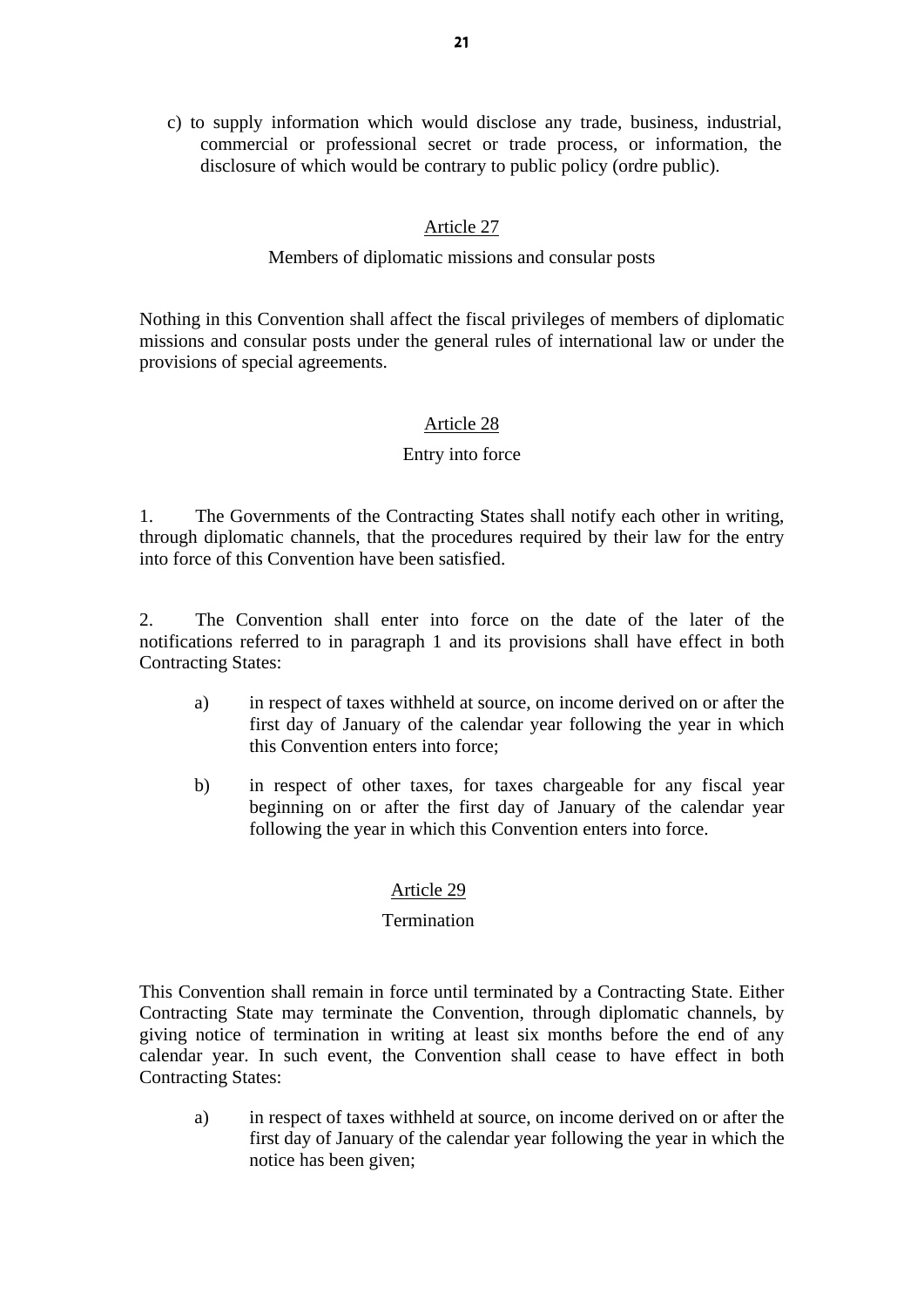b) in respect of other taxes, for taxes chargeable for any fiscal year beginning on or after the first day of January of the calendar year following the year in which the notice has been given.

IN WITNESS WHEREOF, the undersigned, duly authorized thereto, have signed this Convention.

Done in duplicate at…………………... this …….day of ………………….. 2006 which corresponds to the \_\_\_\_\_\_\_\_\_\_ day of \_\_\_\_\_\_\_\_\_\_\_\_ 5766, of the Hebrew Calendar, in the Hebrew, Latvian and English languages, all texts being equally authentic. In case of divergence of interpretation, the English text shall prevail.

For the Government of For the Government of the State of Israel: the Republic of Latvia: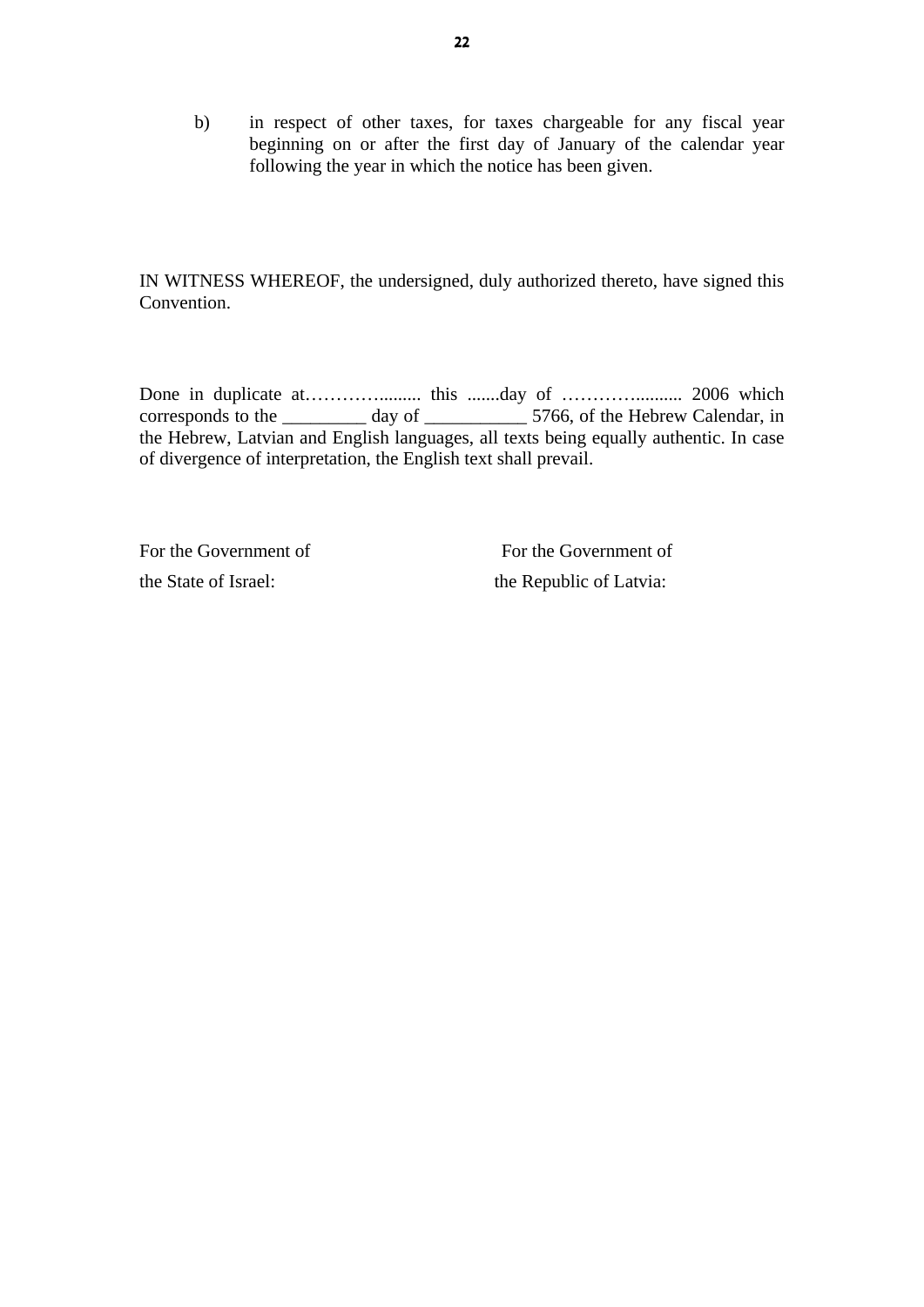#### **PROTOCOL**

At the signing of the Convention between the Government of the State of Israel and the Government of the Republic of Latvia for the Avoidance of Double Taxation and the Prevention of Fiscal Evasion with Respect to Taxes on Income and Capital, the undersigned have agreed that the following provisions shall form an integral part of the Convention:

## **1. Ad Article 2 paragraph 2**

It is understood that taxes on total amounts of wages or salaries paid by enterprises shall also be regarded as taxes on income, but social security charges or any other similar charges shall not be regarded as taxes on income.

### **2. Ad Article 3 paragraph 2**

With respect to Israel, the term "law" in paragraph 2 of Article 3 includes rules, regulations, administrative directives and court decisions of the State of Israel.

### **3. Ad Article 4 paragraph 3**

a) Where a person other than an individual is a resident of both Contracting States and the competent authorities are trying to settle the question by mutual agreement, they shall have regard to such factors as the place of effective management, the place where it was incorporated or otherwise constituted and any other relevant factors.

b) It is understood that the provisions of paragraph 3 are applicable as long as the place of effective management criterion for the determination of residence is not used under the domestic legislation of Latvia. In the case of implementation of such criterion the competent authority of Latvia shall inform the competent authority of Israel as soon as such criteria is implemented, and the following provisions shall be applicable instead of the provisions of paragraph 3 from the earliest possible date as determined by the competent authorities of both Contracting States:

"3. Where by reason of the provisions of paragraph 1 a person other than an individual is a resident of both Contracting States, then it shall be deemed to be a resident of the State in which its place of effective management is situated."

### **4. Ad Article 5 paragraph 6**

It is understood that when the activities of such an agent are devoted wholly or almost wholly on behalf of that enterprise, he will not be considered an agent of an independent status within the meaning of this paragraph.

### **5. Ad Article 6 paragraph 3 and Article 13 paragraph 1**

It is understood that all income and gains from the alienation of immovable property referred to in Article 6 and situated in a Contracting State may be taxed in that State in accordance with the provisions of Article 13.